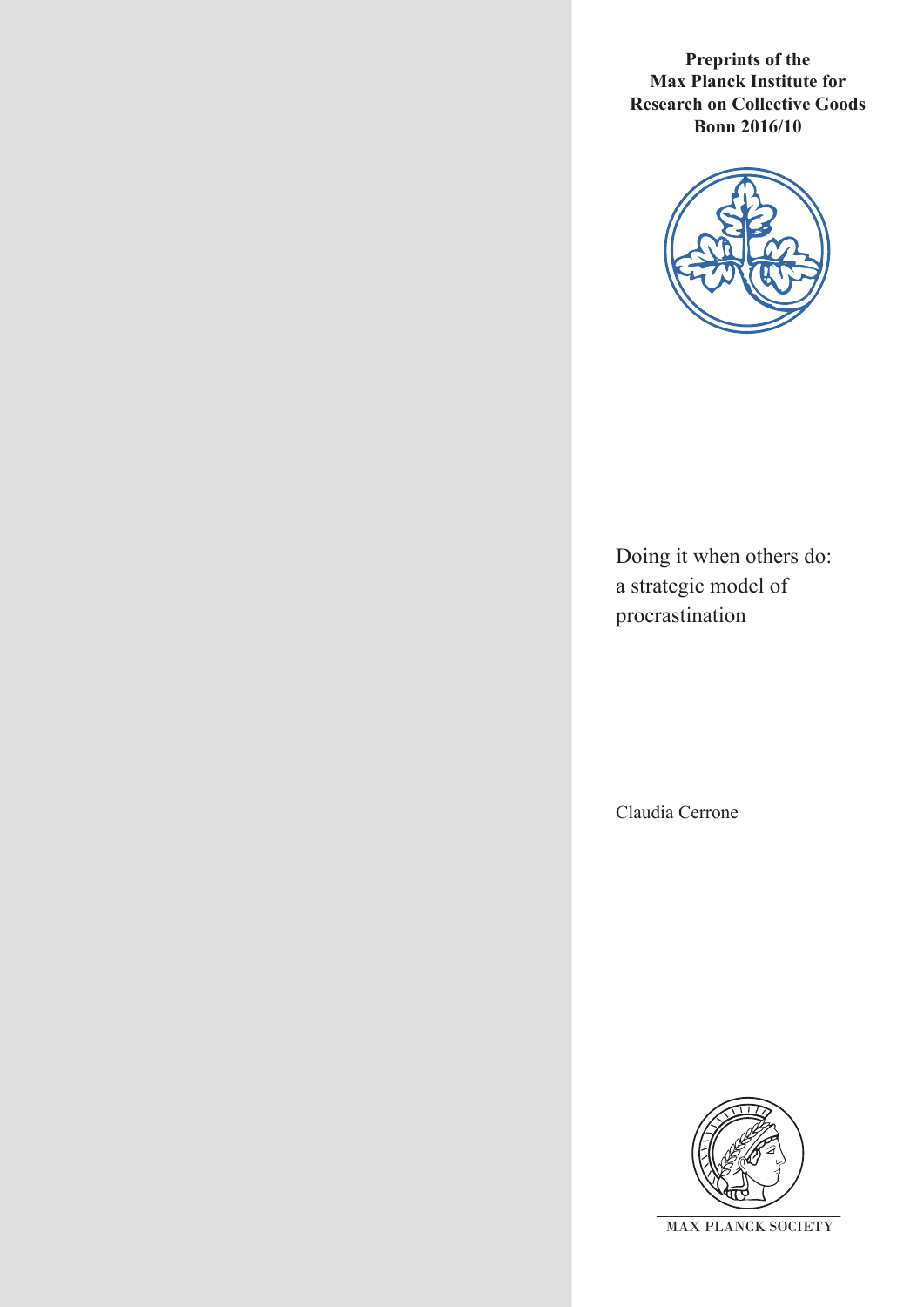

# **Doing it when others do: a strategic model of procrastination**

Claudia Cerrone

June 2016

Max Planck Institute for Research on Collective Goods, Kurt-Schumacher-Str. 10, D-53113 Bonn http://www.coll.mpg.de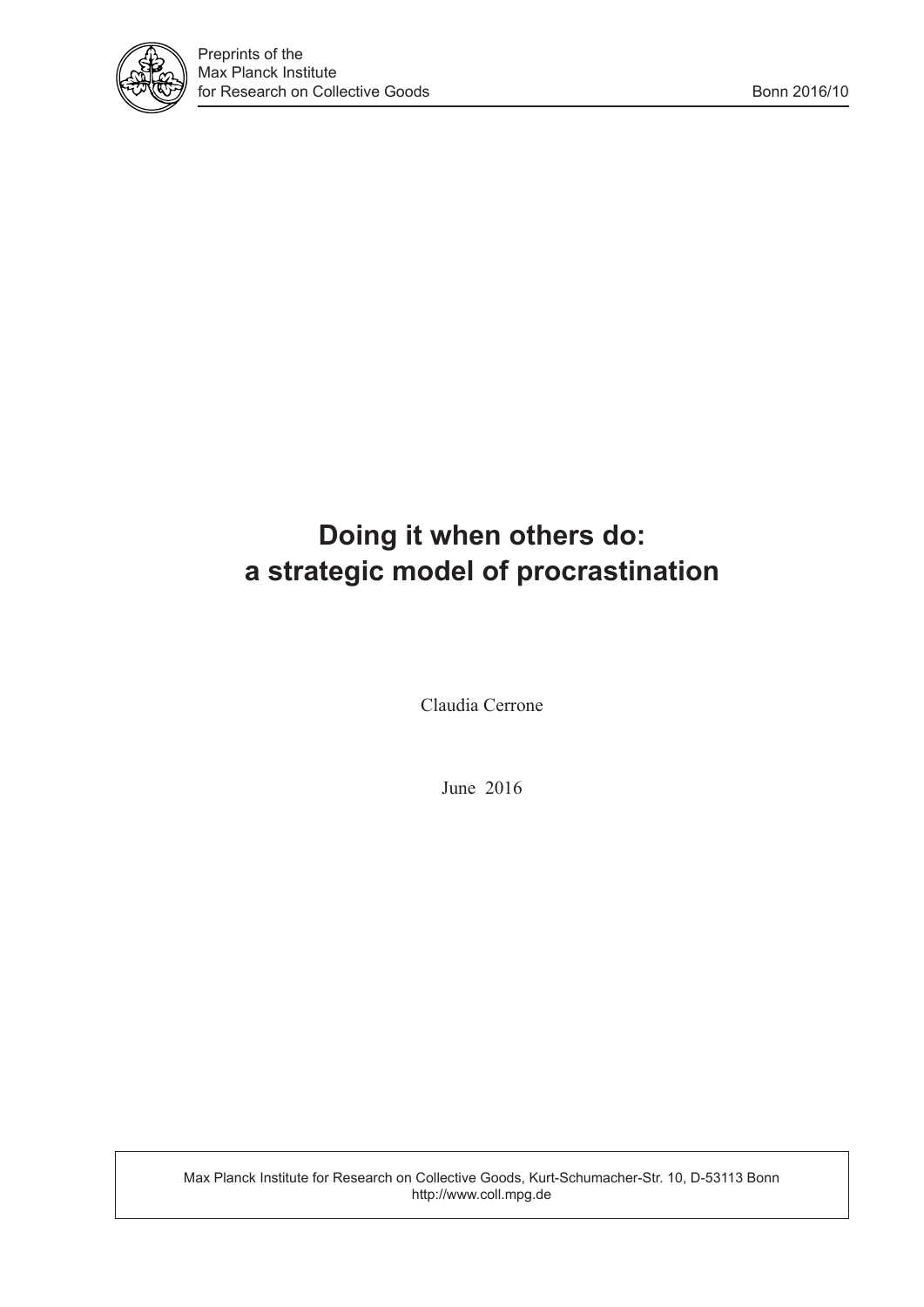## <span id="page-2-0"></span>Doing it when others do: a strategic model of procrastination<sup>∗</sup>

Claudia Cerrone†

#### Abstract

This paper develops a strategic model of procrastination in which present-biased agents prefer to do an onerous task in the company of someone else. This turns their decision of when to do the task into a *procrastination game*  $-$  a dynamic coordination game between present-biased players. The model characterises the conditions under which interaction mitigates or exacerbates procrastination. Surprisingly, a procrastinator matched with a worse procrastinator may do her task earlier than she otherwise would: she wants to avoid the increased temptation that her peer's company would generate. Procrastinators can thus use bad company as a commitment device to mitigate their self-control problem. Principals can reduce procrastination by matching procrastinators with each other, but the efficient matching may not be stable.

JEL classification: C72, C73, D03, D91.

"Fellowship in woe doth woe assuage, as palmers' chat makes short their pilgrimage." — Shakespeare

#### 1. INTRODUCTION

Suppose you have been teaching a class long enough to know which of your students tend to procrastinate, and how strong their proclivity is. They are aware of their tendency to procrastinate, yet unable to avoid it, and you are concerned that this may undermine their performance in the final exam. As the exam is critical for their career, they want to overcome procrastination. This paper shows that it may be optimal to match average procrastinators with the worst.

In this article, I develop a strategic model of time-inconsistent procrastination. The key and novel feature of the model is that people – who have a time-inconsistent preference for immediate gratification, known as present-bias, and are faced with an onerous task – prefer to do the task

<sup>∗</sup> I am truly grateful to Dan Anderberg, Sophie Bade and Ed Hopkins. Thanks also to Benjamin Bachi, Alastair Ball, Antonio Cabrales, Colin Camerer, Gary Charness, Olga Chiappinelli, Vincent Crawford, Christoph Engel, Sebastian Kube, Philip Neary, Silvia Sonderegger, seminar participants at RHUL, UCL, MPI Bonn and University of Barcelona, and conference participants at NIBS, SMYE, ASSET and RES. Remaining errors are mine.

<sup>†</sup>Max Planck Institute for Research on Collective Goods, Bonn. E-mail: [cerrone@coll.mpg.de](mailto:cerrone@coll.mpg.de)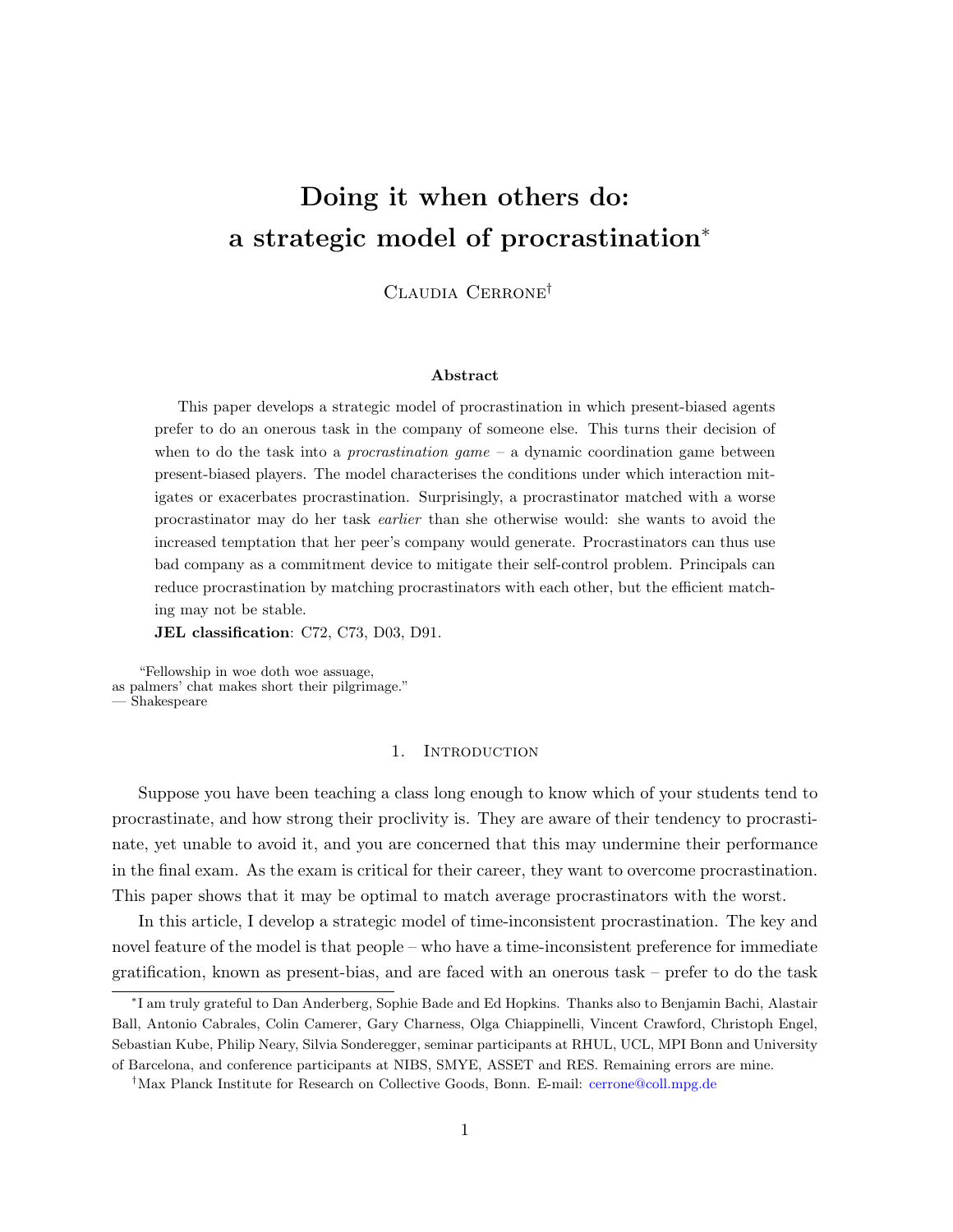when someone else does.<sup>[1](#page-2-0)</sup> This simple assumption turns the decision of when to do the task into a game – a dynamic coordination game between present-biased players. The players have potentially heterogeneous present-bias and are "sophisticated", i.e. aware of their present-bias.[2](#page-2-0) The task must be performed by a final period, gets increasingly costly over time, and is less costly if performed when the other player does.

I characterise the conditions under which interaction mitigates or exacerbates procrastination relative to the case in which people act in isolation, and thus show how principals can reduce procrastination by matching people with each other in the appropriate way, thereby improving people's welfare and reducing inefficient delay.

Example (Avoidance of bad company). Two students, Alice and Bob, are given three possible dates – three subsequent Tuesdays – to take a compulsory maths test. The cost of taking the test – the effort exerted – is experienced immediately and increases over the three dates. In fact, as the deadline approaches, taking the test gets increasingly stressful, because the students get increasingly busy with other assessments and because they face the risk of experiencing some unexpected event that may prevent them from working. Let the costs of taking the test over the three dates be  $\mathbf{c} \equiv (c_1, c_2, c_3) = (2, 3.5, 10)$ . From an ex ante perspective, it would be optimal for Alice and Bob to take the test on the first Tuesday. However, when the time comes, due to their present-bias they give added weight to the immediate disutility from working and thus may delay. Alice overvalues the present more than Bob. They are both aware of this setup.

On the third Tuesday the test must be taken, if it has not been taken yet. On each of the first two Tuesdays,  $t \in \{1,2\}$ , each student decides whether to take the test immediately, thus experiencing  $c_t$ , or delay the test to a later date  $\tau > t$ , thus experiencing  $\beta_i c_{\tau}$ , where for  $i \in \{A, B\}$   $\beta_i \in (0, 1)$  denotes their present-bias factor.<sup>[3](#page-2-0)</sup> Let their present-bias factors respectively be  $\beta_A = 0.1$  and  $\beta_B = 0.5$ . Then in isolation Alice would take the test on the last Tuesday and Bob on the second one. We can regard Alice as a severe procrastinator and Bob as a moderate one.

Being friends, Alice and Bob prefer to take the test on the same Tuesday, as taking the test when the other does will be less unpleasant. Let the reduction in the cost of taking the test generated by the company of the other be 40%. Moreover, being friends, they know each other's tendency to procrastinate. What happens when they interact with each other? How will they affect each other's behaviour? The (unique) equilibrium of the "procrastination game" is for

<sup>&</sup>lt;sup>1</sup>The assumption is supported by empirical evidence. [Banarjee et al.](#page-27-0)  $(2007)$  find that women's probability of getting breast cancer screening increases with the frequency of screenings among their co-workers and neighbours. As the women in this sample were employees of a health organisation and thus likely to be informed about the benefits of screening, their behaviour does not seem to be due to learning. [Rao et al.](#page-28-0) [\(2012\)](#page-28-0) show that students become more likely to get vaccinated against the flu when their friends do, and the excess clustering of friends at inoculation clinics suggests that students coordinate their vaccination decisions.

 $2<sup>1</sup>$  will also explore how naïvete – the unawareness of the present-bias – affects the main results of the model under sophistication.

<sup>&</sup>lt;sup>3</sup>This is a special case of present-biased or  $\beta\delta$  preferences where  $\delta = 1$ .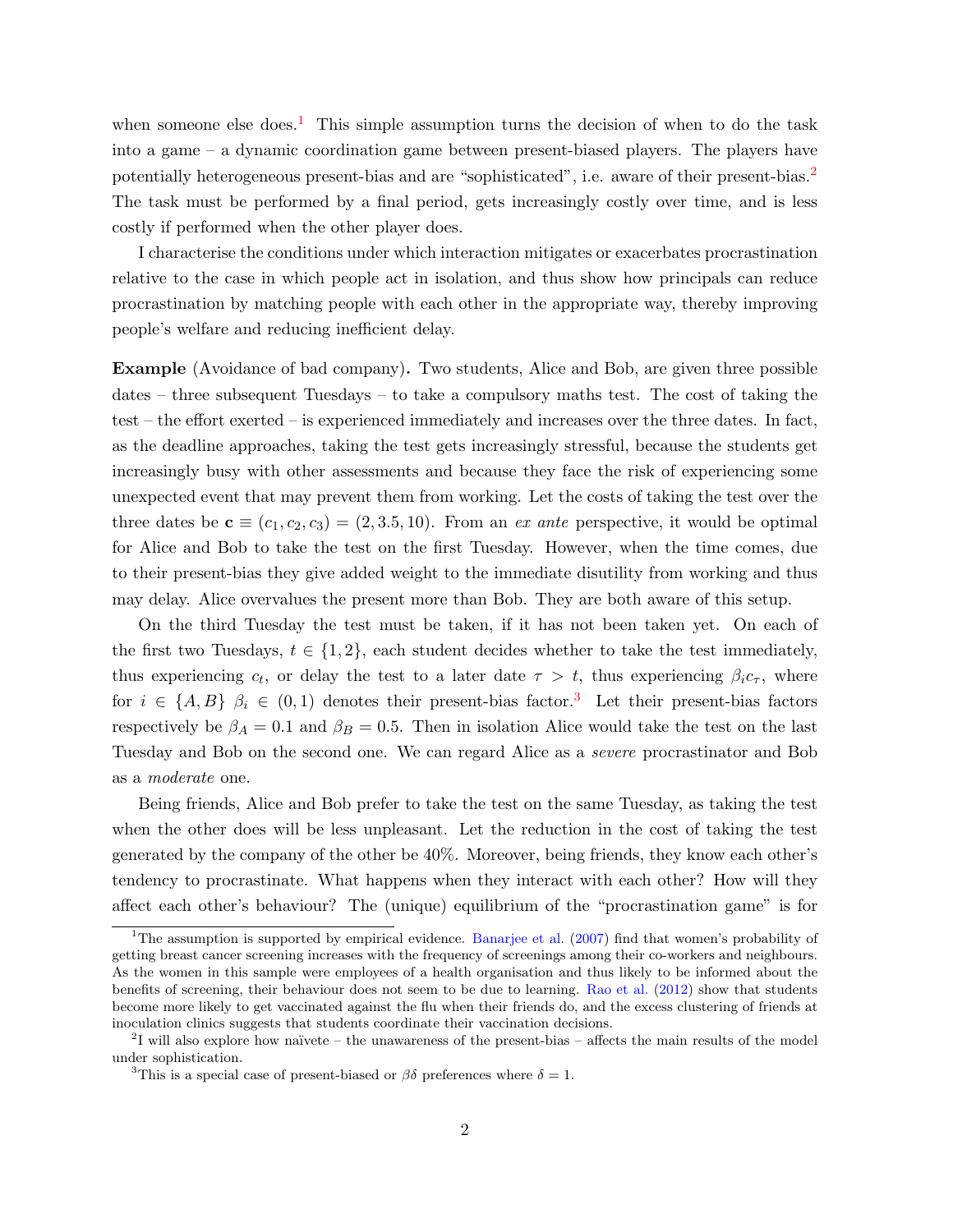Alice to take the test on the last Tuesday and for Bob to take it on the first. Why? Alice's present-bias is too strong for her to take the test earlier than on the last date. Bob knows that, by himself, he would take the test on the second week and resist the temptation to delay further (the cost of taking the test in the second week, 3.5, is smaller than the discounted cost of delaying, 5). However, in the presence of Alice taking the test on the second week is no longer realistic, as her company will make delaying additionally tempting (the cost of taking the test in the second week is now bigger than the discounted cost of delaying with Alice, i.e.  $5(1-0.4)$ 3). Hence he takes the test on the first Tuesday, earlier than he otherwise would, to avoid the increased temptation that Alice's company would generate on the second Tuesday.  $\Box$ 

This example illustrates one of the possible ways in which people's procrastination behaviour can be influenced by the procrastination of others, and provides the intuition behind one of the most interesting results of the model. A "hardcore" procrastinator like Alice, who overvalues the present to such an extent that not even good company can help her, can provide a positive externality: she can help a peer with self-control problems to procrastinate less. The bad company of a peer who has a worse self-control problem than one's own is thus desirable, as it can be used as a commitment device to mitigate one's own self-control problem.

More in general, the model shows that, given three periods to do the task, the interaction between two "heterogeneous procrastinators" – two people who, like Alice and Bob, would both procrastinate in isolation but to a different extent – will weakly reduce procrastination. Either they will behave as in isolation, or one will do the task earlier, or both of them will.

The equilibrium in which delay is reduced for one player, which I call "avoidance of bad company", is described in the above example. In the equilibrium in which delay is reduced for both players, which I call "mutual reduction of procrastination", Alice's bias is smaller than in the example above. While she would not do the task in the first period if by herself, she would in the presence of Bob, as his company would make delaying less tempting in the first period. Thus, Alice and Bob will coordinate to do the task in the first period, earlier than each of them would in isolation. Each of them uses the company of the other as a commitment device – albeit in different ways – to mitigate their own self-control problem.

When two "homogeneous procrastinators" – two people who procrastinate to the same extent in isolation – interact, behaving as they would in isolation will always be an equilibrium, but there may also be additional equilibria where they coordinate on an earlier date.

In some cases interaction can be harmful. For example, someone who would do the task immediately in isolation might be induced by a procrastinator like Bob to delay the task to second period.

Finally, the matching that minimises overall procrastination, may not be stable. Thus, principals may want to decree the matching rather than giving people freedom of choice.

The above results imply that (i) principals *can* help people procrastinate less by pairing them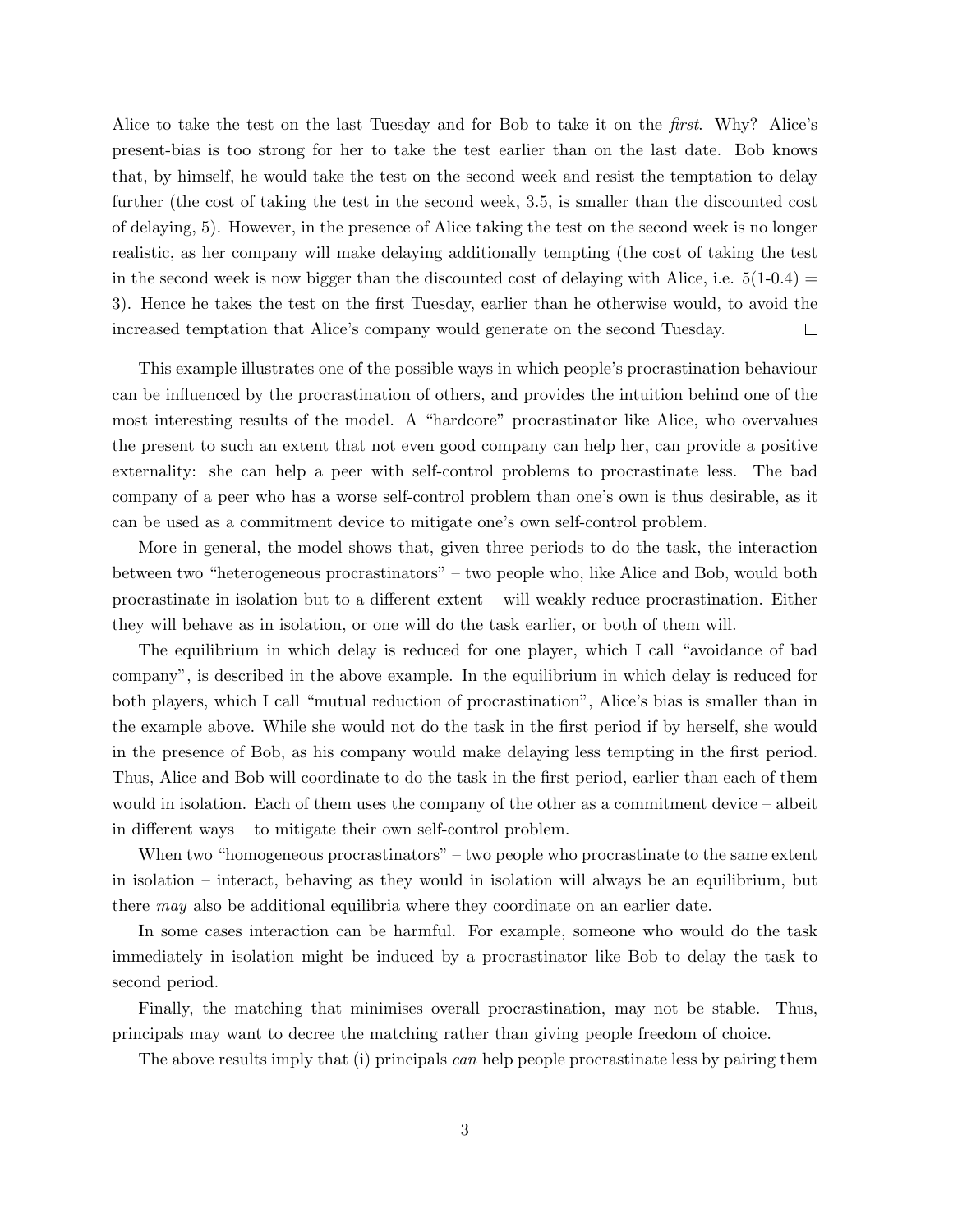up, (ii) who is matched with whom matters, (iii) the best matching may need to be enforced.<sup>[4](#page-2-0)</sup>

These results are policy relevant. Procrastination is a pervasive and costly phenomenon. Postponing activities such as starting a diet, exercising, having medical checkups, saving for retirement, or searching for a job, leads to costs both for the individual and for society. In light of that, the UK government has implemented incentive schemes to encourage people to undertake such activities earlier. Two examples, both implemented by the UK National Health Service (NHS), are the smoking cessation scheme  $Quit4U$ , which offered people in Scotland cash for each week without smoking, and the vouchers offered to overweight and obese patients to attend 12 meetings of the weight loss programme Weight Watchers. Similarly, firms offer their employees incentives to reduce inefficient delay in the workplace. These incentives are generally individual-based and do not account for the influence that people may have on each other. My model shows how peer influences can be exploited to make policy interventions aimed at reducing procrastination cheaper and more effective. Incentives can be targeted to some and also have an impact on others, which reduces their per-unit cost. In the absence of incentives, people can be encouraged to undertake onerous tasks earlier by simply being matched with someone else.

The model is solved by backward induction. When both players are sophisticated, my solution concept is equivalent to a Subgame Perfect Nash Equilibrium. Being a coordination game, the model often has multiple equilibria. Equilibrium selection in games with time-inconsistent players is an unexplored and compelling area. One of the contributions of this paper is to propose a method to compute risk-dominance in dynamic games with simultaneous move and time-inconsistent, sophisticated players. The basic intuition is that, under time-inconsistent preferences, in any stage of the game the players will play the risk-dominant equilibrium from the perspective of that stage.

This paper relates to three strands of the literature. First, it contributes to the literature on time-inconsistent procrastination. [O'Donoghue & Rabin](#page-28-1) [\(1999\)](#page-28-1) show that a present-biased, sophisticated individual will procrastinate an onerous activity less than a present-biased, naïve one.[5](#page-2-0) My model extends theirs to a strategic setting by arguing that a present-biased individual may prefer to do an onerous activity with others.

Second, this paper relates to the game-theoretical literature on self-control. [Brocas & Carrillo](#page-27-1) [\(2001\)](#page-27-1) show that competing on a task can mitigate present-biased people's tendency to procrastinate, whereas cooperating on a task can exacerbate procrastination. My paper complements their work by showing how present-biased people can influence each other's procrastination even when they work on independent tasks. [Battaglini et al.](#page-27-2) [\(2005\)](#page-27-2) explore how observing each other's

<sup>&</sup>lt;sup>4</sup>The results that peers *can* mitigate self-control problems is consistent with experimental evidence on selfcontrol in the workplace. [Kaur et al.](#page-28-2) [\(2010\)](#page-28-2) find that social arrangements in the workplace can mitigate self-control problems, and there is a strong peer effect in the workers' demand for commitment.

<sup>&</sup>lt;sup>5</sup>[Akerlof](#page-27-3) [\(1991\)](#page-27-3) does not frame his analysis of procrastination in terms of time-inconsistent preferences (procrastination occurs because the cost of doing a task is more salient when it is immediate than when it is delayed), but his model is equivalent to a model of present-biased preferences.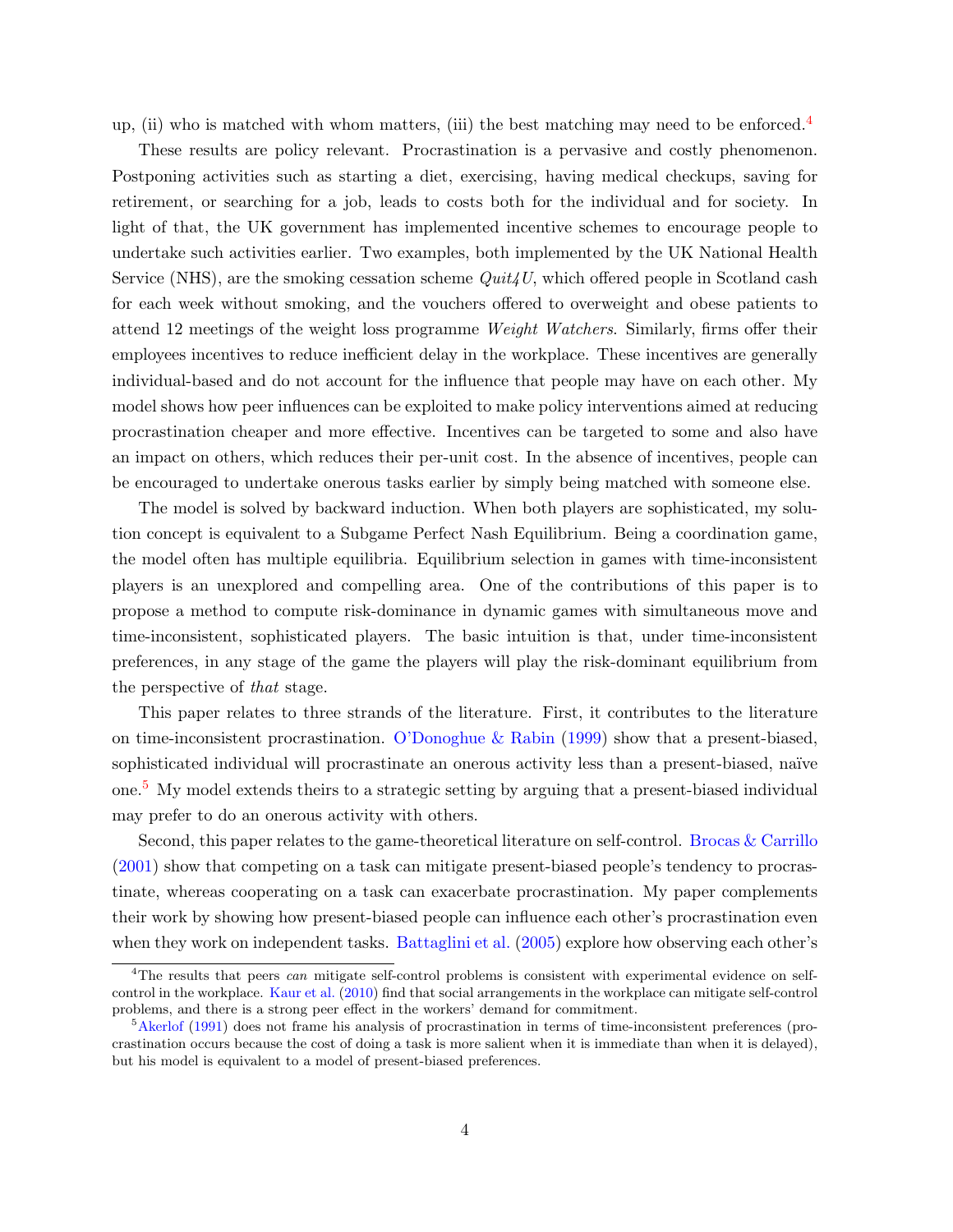behaviour affects time-inconsistent people's ability to overcome self-control problems, in an environment where people have incomplete information about their ability to resist temptation and can learn from observing others as characteristics are correlated. My paper explores an alternative mechanism through which people affect each other's capability to overcome self-control problems. [Takeoka & Ui](#page-28-3) [\(2014\)](#page-28-3) explore strategic interaction between players with self-control problems modelled as temptation preferences as in [Gul & Pesendorfer](#page-28-4)  $(2001)$ . My paper complements their work by exploring strategic interaction between players with self-control problems modelled as time-inconsistent preferences.

Finally, this paper contributes to the literature incorporating time-inconsistent preferences into game theory. A number of papers introduce time-inconsistent preferences into extensive form games [\(Sarafidis](#page-28-5) [\(2006\)](#page-28-5), [Akin](#page-27-4) [\(2007\)](#page-27-4)). I introduce time-inconsistent preferences into an extensive game with simultaneous moves, and propose a possible equilibrium selection criterion.

This paper is structured as follows. Section [2](#page-6-0) develops a strategic model of procrastination under sophistication. Section [3](#page-9-0) characterises and discusses the equilibrium outcomes of the model, focusing on the interaction between two players with different tendencies to procrastinate. Section [4](#page-14-0) discusses equilibrium selection under time-inconsistency. Section [5](#page-16-0) explores matching in a population of procrastinators. Section  $6$  extends the model to the case in which at least one player is na¨ıve. Section [7](#page-21-0) concludes and discusses avenues for future research.

#### 2. The procrastination game

<span id="page-6-0"></span>I extend the individual model of procrastination by [O'Donoghue & Rabin](#page-28-1) [\(1999\)](#page-28-1) (henceforth, ODR 1999) to a strategic setting.

#### 2.1. Model

Let  $\mathcal G$  denote a dynamic game which I call "procrastination game". The game has three periods, but in the third period there is no decision to be taken. The subgame of  $\mathcal G$  in any node  $t \in \{1,2\}$  is denoted by  $\mathcal{G}^t$ . Let  $\{A, B\}$  denote the set of players and let  $a_{i,t} \in \{0,1\}$  denote the action that each player i plays in each period t, where  $\{0, 1\}$  is the action set. Each player must perform an individual task. In each period, she must choose either to do the task immediately  $(a_{i,t} = 1)$  or to wait  $(a_{i,t} = 0)$ . If she waits, she will face the same decision in the following period. If she waits until the third period, she must do the task then.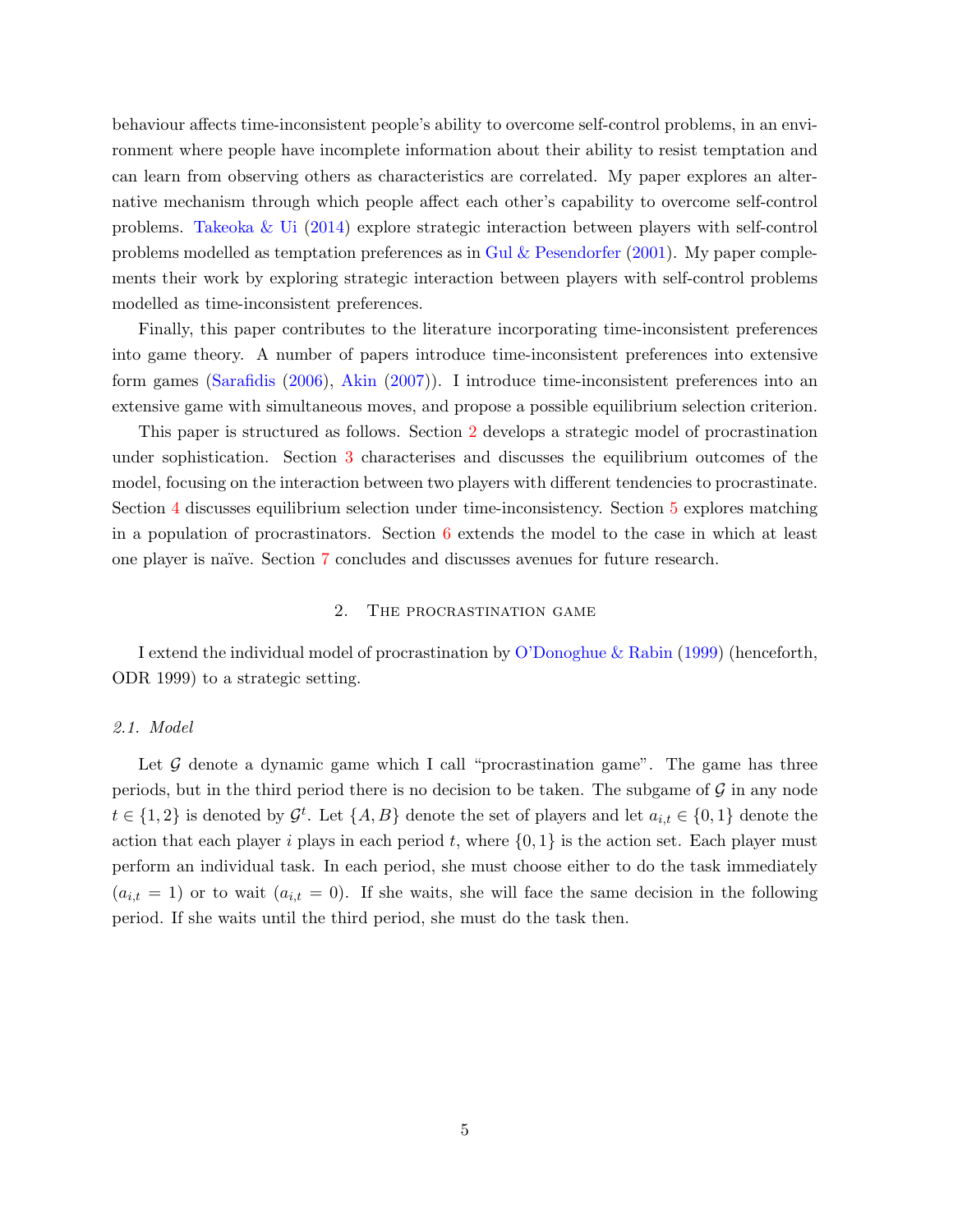<span id="page-7-0"></span> $Time-inconsistency$  Each player i has quasi-hyperbolic, time-inconsistent preferences.<sup>[6](#page-2-0)</sup> For  $t \leq 3$ , let  $u_t$  denote an individual's utility in t. Her intertemporal utility at time  $t = 1, U_i^1$ , is,

$$
U_i^1(u_1, u_2, u_3) \equiv u_1 + \beta \delta u_2 + \beta \delta^2 u_3, \text{ where } 1 \ge \beta > 0, \delta \le 1.
$$
 (1)

δ represents time-consistent impatience and β captures a time-inconsistent preference for immediate gratification. If  $\beta = 1$ , [\(1\)](#page-7-0) is equivalent to exponential discounting and the player is time-consistent. If  $\beta < 1$ , [\(1\)](#page-7-0) describes quasi-hyperbolic discounting and the player is presentbiased. Following the literature, I consider the individual in each period as a separate "self" who chooses her current behaviour to maximise her current preferences, whereas her future selves will choose her future behaviour. A time-inconsistent individual's decision problem can then be modelled as a sequential game between her selves at different points in time. She is "sophisticated" if she is able to fully predict her future (mis)behaviour. I assume that both players are sophisticated. The alternative assumption that she is "na¨ıve", i.e. she mistakenly thinks that she will behave as a time-consistent individual in the future, will be discussed in Section [6.](#page-18-0)

As this paper is concerned with procrastination arising from time-inconsistency, I assume that  $\beta$  < 1. Second, for concreteness I assume that  $\delta = 1$ .<sup>[7](#page-2-0)</sup>

Task The task requires only one period of effort and is completed once begun. It has immediate costs and delayed benefits, normalised to zero. Let  $\mathbf{c} \equiv (c_1, c_2, c_3)$  denote the cost schedule, where  $c_t \geq 0$  for each  $t \leq 3$ .

<span id="page-7-1"></span>**Assumption 1.** In any procrastination game  $\mathcal{G}, c_3 > c_2 > c_1$ .

Assumption [1](#page-7-1) allows for focusing on situations in which delaying is not optimal from an ex ante perspective and arises from time-inconsistency. Moreover, many onerous tasks get increasingly costly over time. For example, working on a problem set feels more and more stressful as the deadline approaches. The later a fine is paid, the higher the charge will be due to late payment penalties.

<sup>&</sup>lt;sup>6</sup>Evidence shows that, when considering two future periods, people give stronger relative weight to the earlier period as it gets closer, which implies that the discount factor increases with the time horizon or, in other words, people are hyperbolic discounters. Changing the delay might then change peoples preferences over two options and lead to time-inconsistency [\(Thaler](#page-28-6) [\(1981\)](#page-28-6)). This motivated the introduction of a quasi-hyperbolic model of discounting [\(Phelps & Pollak](#page-28-7) [\(1968\)](#page-28-7)). This simplification of hyperbolic discounting assumes a declining discount rate between the current period and the next one, but a constant discount rate thereafter.

<sup>&</sup>lt;sup>7</sup>This assumption is without loss of generality. Note that  $\delta = 1$  implies that, under two periods, [\(1\)](#page-7-0) would be equivalent to exponential discounting. This is the reason why a three-period case is the simplest case to be considered.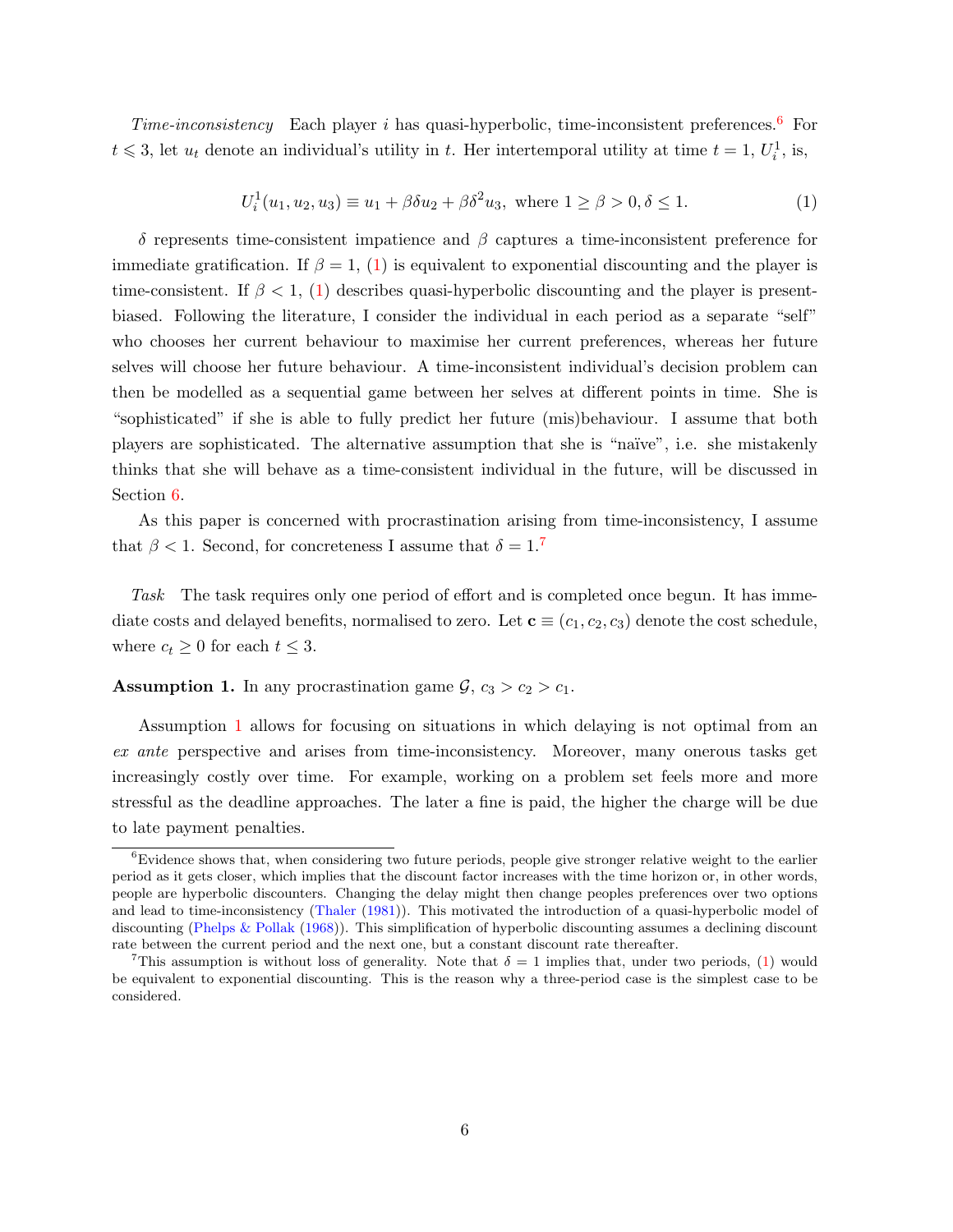Preferences Letting  $\tau_i$  denote the period in which player i completes the task, her intertemporal utility in t from doing the task in  $\tau_i \geq t$  is given by

<span id="page-8-1"></span>
$$
U_i^t(\tau_i, \tau_{-i}) \equiv \begin{cases} -c_{\tau_i} & \text{if } \tau_i = t \neq \tau_{-i} \\ -c_{\tau_i}(1 - \kappa) & \text{if } \tau_i = t = \tau_{-i} \\ -\beta_i c_{\tau_i} & \text{if } \tau_{-i} \neq \tau_i > t \\ -\beta_i c_{\tau_i}(1 - \kappa) & \text{if } \tau_i = \tau_{-i} > t \end{cases} \tag{2}
$$

In each period t, if player i decides to do the task immediately  $(\tau_i = t)$ , she will suffer that period's cost,  $c_{\tau}$ . If she decides to wait  $(\tau_i > t)$ , she will face the same decision in the following period. Her decision will depend not only on her degree of present-bias,  $\beta_i$ , but also on her opponent's completion date,  $\tau_{-i}$ . In fact, whenever she does the task in the same period as her peer (i.e.  $\tau_{-i} = \tau_i$ ), that period's cost will be reduced by  $\kappa c_{\tau_i}$ .

Assumption [2](#page-8-0) ensures that the cost reduction generated by company is positive, but not as large as to invert the cost structure and make the cost of doing the task no longer increasing over time. That is,  $c_t \leq c_{t+1}(1 - \kappa)$ . The intuition is the following. The players are assumed to value each other's company, but up to a point – the extent to which they value company will not be as large as to make delaying optimal from an ex ante perspective. If the preference for coordination is unboundedly strong, any coordinated outcome is an equilibrium. The analysis of equilibria in games with smaller preference for company requires more subtlety.

<span id="page-8-0"></span>**Assumption 2.** In any procrastination game  $\mathcal{G}, \kappa \in (0, 1 - \max\{\frac{c_1}{c_2}\})$  $rac{c_1}{c_2}, \frac{c_2}{c_3}$  $\left[\frac{c_2}{c_3}\right]$ .

The players' preferences are common knowledge, hence the procrastination game is a game of complete information. It describes situations in which two people know each other's tendency to procrastinate, as it is the case for close social ties like spouses, siblings and close friends.

Benchmark case: autarky as the absence of benefit from company If the players are assumed not to value company, i.e.  $\kappa = 0$ , their preferences become

$$
U_i^t(\tau_i, \tau_{-i}) \equiv \begin{cases} -c_{\tau_i}, & \text{if } \tau_i = t; \\ -\beta_i c_{\tau_i}, & \text{if } \tau_i > t. \end{cases}
$$
 (3)

Their decision problem becomes equivalent to that of an individual who acts in isolation, as in ODR 1999. Thus, their individual model of procrastination is obtained as a special case of my model and will be used as a benchmark model throughout this paper.

#### 2.2. Strategy and solution concept

For  $i \in \{A, B\}$ , let  $S_i$  denote the strategy set and  $U_i : S_A \times S_B \to \mathbb{R}$  the payoff function. A strategy is given by  $s_i \equiv (a_{i,1}, a_{i,2}(a_{-i,1})) = (a_{i,1}, (0), a_{i,2}(1))) \in \mathcal{S}_i$ , where, for  $t \in \{1,2\}$ ,  $a_{i,t}$ specifies whether player  $i \in \{A, B\}$  does the task in t or waits, given she has not yet done it.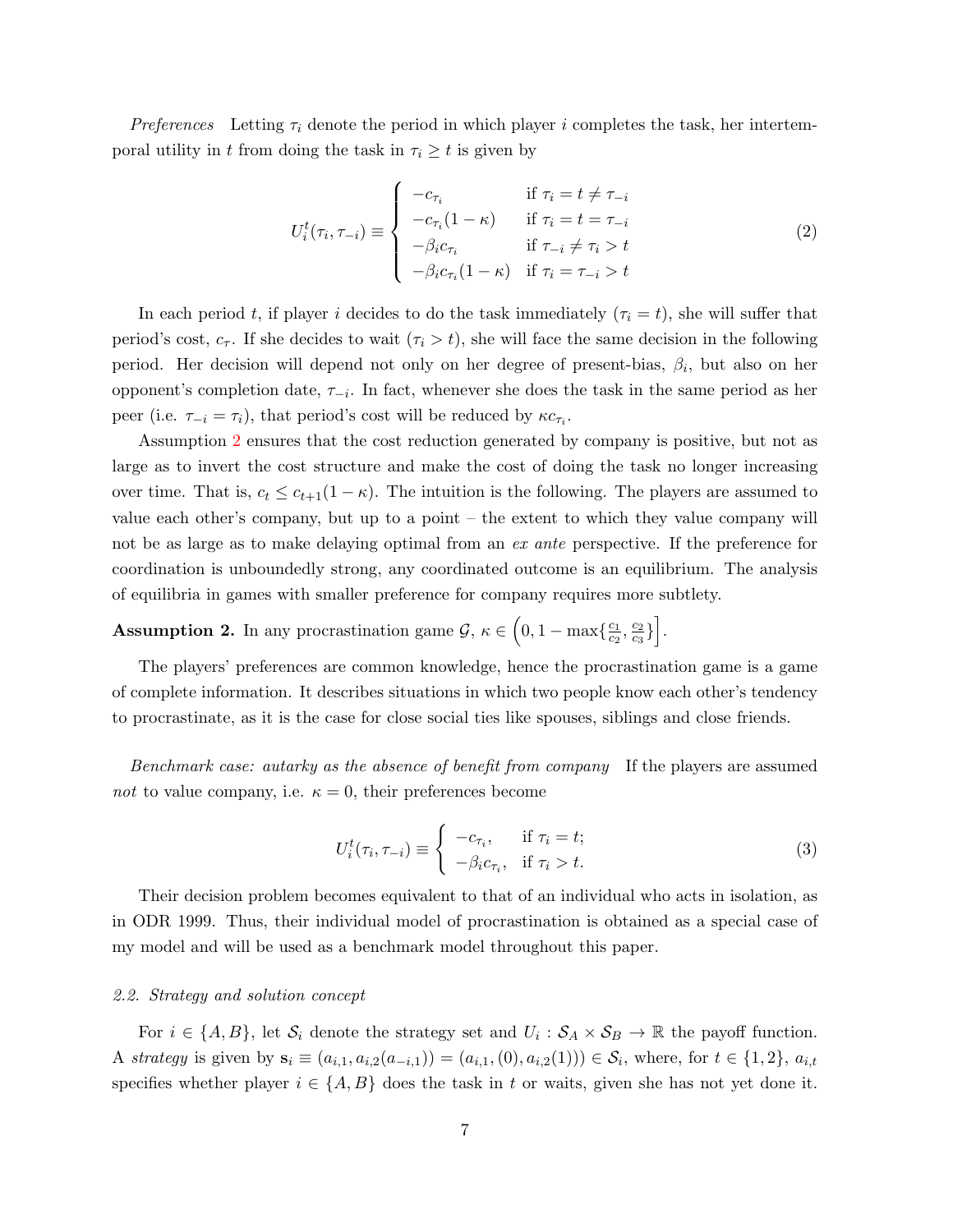The strategy  $s_i$  specifies doing it in period t if  $a_{i,t} = 1$ , and waiting if  $a_{i,t} = 0$ . In addition to specifying when player  $i$  will actually do the task, a strategy also specifies what she "would" do in periods after she has already done it. A player's strategy in  $t = 2$ ,  $a_{i,2}$ , will depend on whether the opponent has done the task in  $t = 1$ . Note that the definition of strategy in a procrastination game embeds ODR's definition of strategy. In fact, when  $\kappa = 0$  a player's optimal behaviour in  $t = 2$  does not depend on her opponent's in  $t = 1$ , i.e.  $a_{i,2}(a_{-i,1} = 0) = a_{i,2}(a_{-i,1} = 1)$ . Thus, for ease of notation, when  $\kappa = 0$  a strategy can be written as  $\mathbf{s}_i \equiv (a_{i,1}, a_{i,2}) = \tilde{\mathbf{s}}_i$ .

In each period t, each self-t player i plays an action  $a_{i,t} \in \{0,1\}$  to maximize [\(2\)](#page-8-1), where  $a_{i,t} = 1$  if  $\tau_i = t$  and  $a_{i,t} = 0$  if  $\tau_i > t$ .

ODR's solution concept under sophistication, called perception-perfect strategy for sophisticates, requires that the individual chooses optimally given her current preferences and her knowledge of her future behaviour. A sophisticate does the task today if and only if given her current preferences doing it now is preferred to waiting for her future selves to do it. Since the sophisticate's decision problem can be modelled as a sequential game with perfect information and a finite number of periods, it can be solved via backward induction.

In a procrastination game, a perception-perfect strategy for sophisticates requires that, at each subgame, each player chooses optimally given her current preferences, her knowledge of her future behaviour and her knowledge of her opponent's behaviour given her own.

In any dynamic game between present-biased agents, it is necessary to specify whether each player can correctly predict her opponent's future behaviour. I define a player "peersophisticated" if in equilibrium her beliefs about her opponent's strategies are correct, and assume that in a procrastination game every player is peer-sophisticated.

## **Assumption 3.** In any procrastination game G, every player  $i \in \{A, B\}$  is peer-sophisticated.

When both players are sophisticated and peer-sophisticated, a pair of strategies  $(s_A, s_B) \equiv$  $((a_{A,1}, a_{A,2}(a_{B,1})), (a_{B,1}, a_{B,2}(a_{A,1})))$  is an equilibrium of the game G if, in every node, each player  $i \in \{A, B\}$  plays a perception-perfect strategy for sophisticates given her opponent's behaviour.<sup>[8](#page-2-0)</sup> I shall call the solution concept thus defined "Perception-Perfect Equilibrium" for sophisticates (hereafter PPE). Since both players are sophisticated and peer-sophisticated, backward induction can be used as a solution concept. A PPE is equivalent to a Subgame Perfect Nash Equilibrium.

**Definition 1** (PPE). Given a procrastination game  $\mathcal{G}$ , a pair of strategies ( $s_A$ ,  $s_B$ ) is a Perception-Perfect Equilibrium for sophisticates if, for  $i \in \{A, B\}$ ,  $s_i \equiv (a_{i,1}, a_{i,2}(a_{-i,1}))$  satisfies, for all  $t \in \{1,2\}$ ,  $a_{i,t} = 1$  if and only if  $U_i^t(t_i, \tau_{-i}) \ge U_i^t(\tau_i', \tau_{-i})$ , where  $\tau_i' \equiv \min_{\tau_i > t} {\tau_i | a_{\tau_i} = 1}$  and  $\tau_{-i}$ is the completion date induced by  $s_{-i}$ .

<span id="page-9-0"></span><sup>&</sup>lt;sup>8</sup>A perception-perfect strategy maps into the timing of completion, i.e.  $\tau_i \equiv \min_t \{t | a_{i,t} = 1\}.$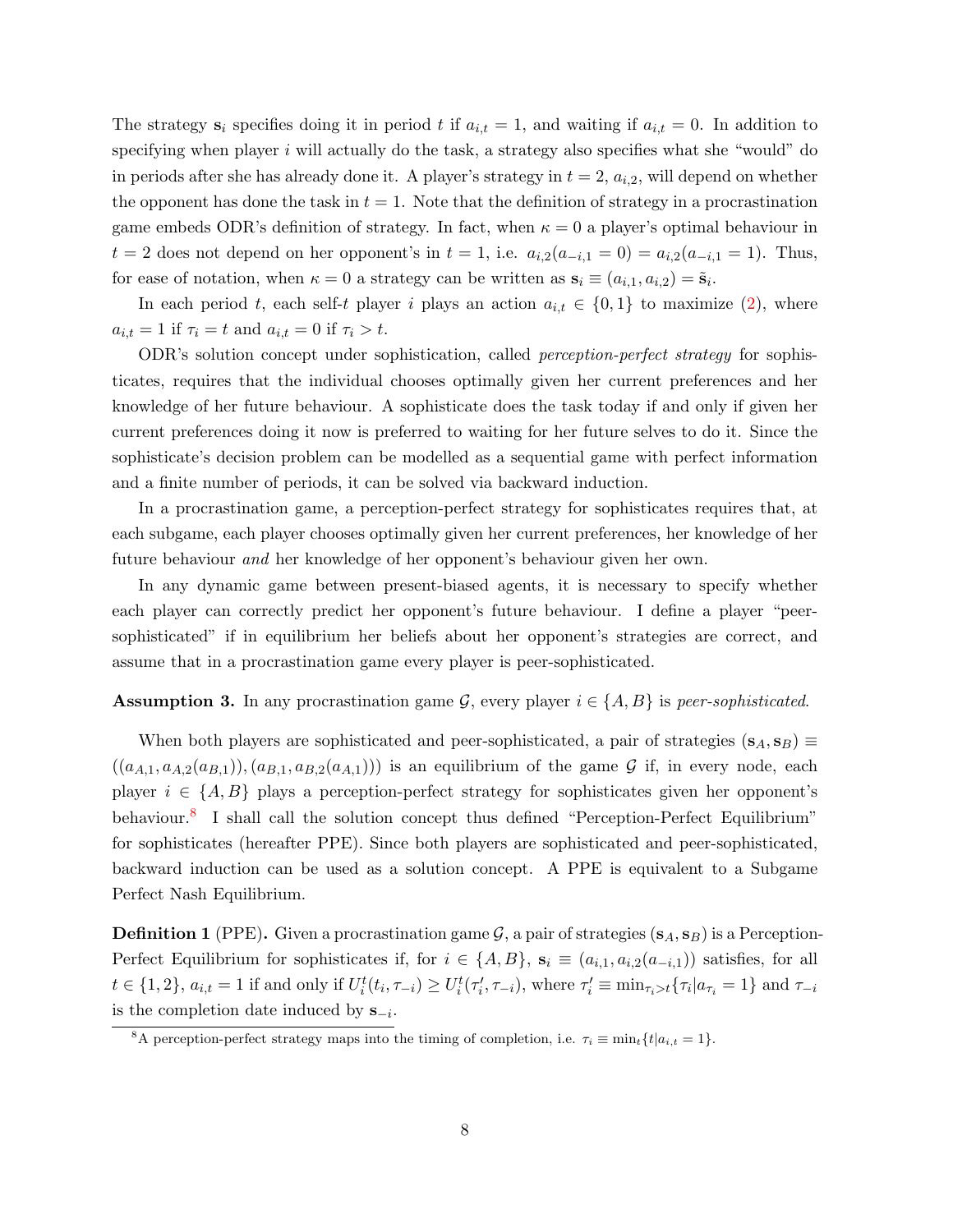#### 3. Equilibria

In this section, I will characterise the equilibrium outcomes of the procrastination game when A (she) and B (he) are both sophisticated and have potentially heterogenous present-bias factors. Since time is discrete and multiple values of a player's present-bias factor can map into the same strategy, a player's "type" will be given by the behaviour that her present-bias factor would lead to, were she acting in isolation, i.e. her would-be autarky behaviour.<sup>[9](#page-2-0)</sup> As discussed above, when  $\kappa = 0$  the definition of strategy in a procrastination game becomes equivalent to the definition of strategy in isolation.

There are four sophisticated types. Two of them procrastinate, albeit to a different extent. The other two perform the task in the first period. One of them does so because her bias is extremely small, while the other one to prevent herself from procrastinating until the last period.

Definition 2 (Types under sophistication). A sophisticated player's type is given by the strategy she would choose in isolation. Then, for  $i \in \{A, B\}$ , player i's type is (i) "severe procrastinator" if  $\tilde{\mathbf{s}}_i = (0,0)$ , i.e. if  $\beta_i < \frac{c_1}{c_2}$  $\frac{c_1}{c_3}$ ; (ii) "moderate procrastinator" if  $\tilde{s}_i = (0, 1)$ , i.e. if  $\frac{c_1}{c_2} > \beta_i \ge \frac{c_2}{c_3}$  $\frac{c_2}{c_3}$ ; (iii) "non-procrastinator" if  $\tilde{\mathbf{s}}_i = (1,1)$ , i.e. if  $\beta_i \geq \frac{c_1}{c_2}$  $\frac{c_1}{c_2}$ ; (iv) "impatient non-procrastinator" if  $\tilde{\mathbf{s}}_i = (1,0), \text{ i.e. if } \frac{c_2}{c_3} > \beta_i \ge \frac{c_1}{c_3}$  $\frac{c_1}{c_3}$ .<sup>[10](#page-2-0)</sup>

It should be noted that, in order to allow for "moderate procrastinators" to exist, henceforth it will be assumed that  $\frac{c_2}{c_3} < \frac{c_1}{c_2}$  $\frac{c_1}{c_2}$ . In fact, was the latter not assumed, it would not be possible to explore the interaction between two different types of procrastinators – which, as discussed below, is the most interesting case and the one this paper will be focusing on.

The figure below illustrates the types under sophistication for  $c = (2, 3.5, 10)$ , the same parameter values as in the opening example.



In what follows, I will characterise the equilibria of the game in the case of two players of the same type and in the case of two players of different types.

## 3.1. Heterogeneous types: two different procrastinators

Suppose that A and B belong to two different types. Since each of them can be of four possible types, there are six possible combinations of players. Since there are only two types of

 ${}^{9}$ Each player has complete information on the opponent's type.

<sup>&</sup>lt;sup>10</sup>A sophisticate's completion date does not vary monotonically with her  $\beta$ . A relatively more present-biased person can decide to do the task earlier than a less present-biased one as she knows that, if she waited, she would not resist the temptation to delay. The less present-biased person knows that she can afford to wait.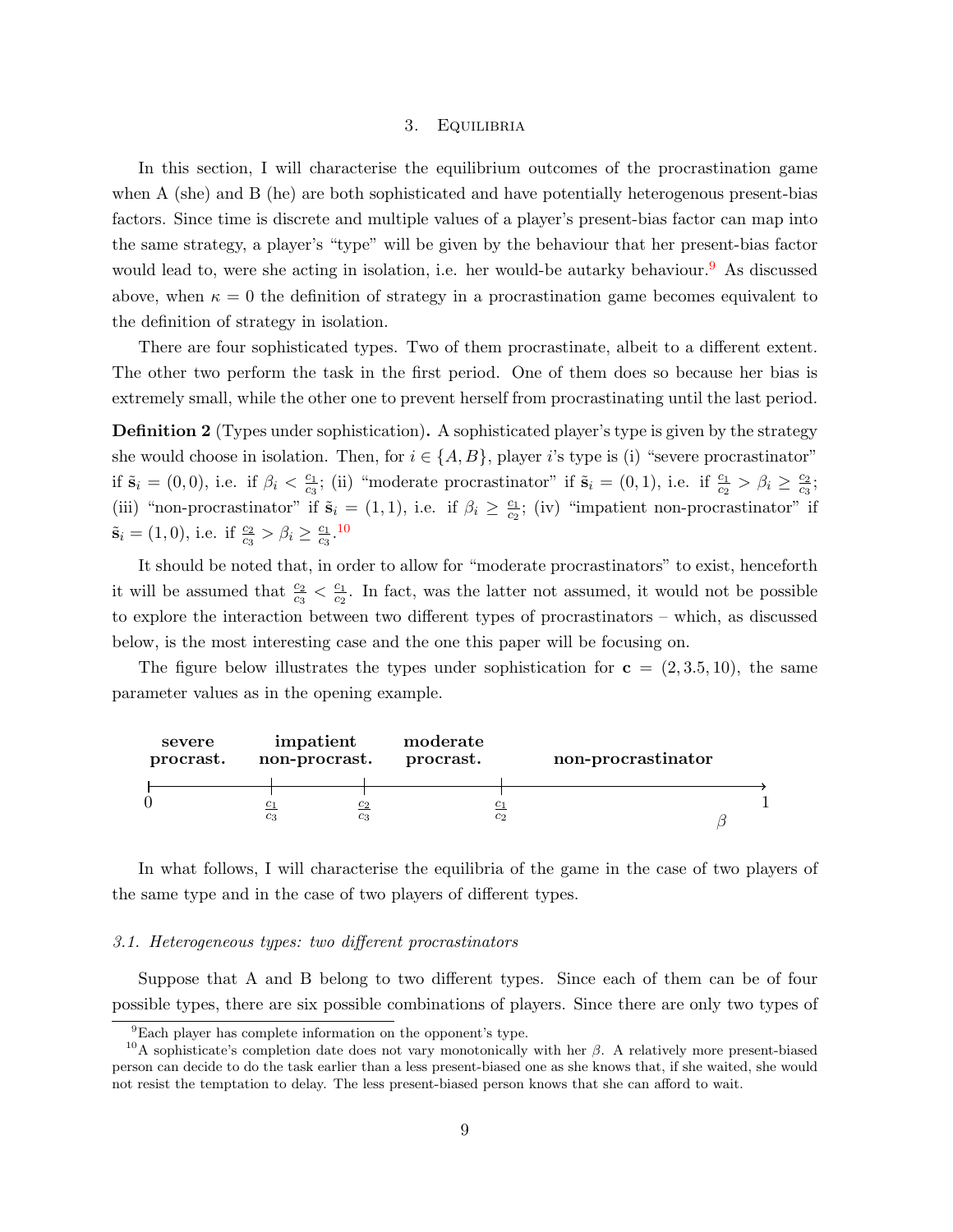procrastinators, there is only one possible combination of two different types of procrastinators. In what follows, I will focus on the latter case, the interaction between a moderate procrastinator and a severe procrastinator, as it shows surprising, yet intuitive, new ways in which people can influence each other's procrastination behaviour.

<span id="page-11-0"></span>**Proposition 1.** The interaction between two different types of procrastinators weakly reduces procrastination: either they behave as in isolation, or one of them does the task earlier than in isolation, or both do.

The two cases in which procrastination is reduced illustrate two novel and surprising peer effects, which I label "avoidance of bad company" and "mutual reduction of procrastination".

<span id="page-11-1"></span>**Proposition 2** (Avoidance of bad company). Suppose that A is a severe procrastinator and B is a moderate procrastinator. If  $\beta_A < \frac{c_1(1-\kappa)}{c_3}$  $rac{1-\kappa}{c_3}$  and  $\beta_B < \min\{\frac{c_2}{c_3(1-\kappa)}\}$  $\frac{c_2}{c_3(1-\kappa)}, \frac{c_1}{c_2}$  $\frac{c_1}{c_2}$ , the unique equilibrium of the procrastination game G will be  $(s_A, s_B) = ((0, (0, 0)), (1, (0, 1))).$ 

<span id="page-11-2"></span>**Proposition 3** (Mutual reduction of procrastination). Suppose that A is a severe procrastinator and B is a moderate procrastinator. If  $\beta_A \geq \frac{c_1(1-\kappa)}{c_2}$  $rac{1-\kappa}{c_3}$  and  $\beta_B < \min\{\frac{c_2}{c_3(1-\kappa)}\}$  $\frac{c_2}{c_3(1-\kappa)}, \frac{c_1}{c_2}$  $\frac{c_1}{c_2}$ , then the unique equilibrium of the procrastination game G will be  $(s_A, s_B) = ((1, (0, 0)), (1, (0, 1))).$ 

Proof. See Appendix [A.](#page-22-0)

Avoidance of bad company If the present-bias of the severe procrastinator, A, is large enough, she will leave the undone until the third period (when she is obliged to do it), as she would do in isolation. She is simply too present-biased to benefit from B's company: regardless of B's behaviour, she chooses to delay in both periods. What happens to B when he interacts with such a "hardcore" procrastinator? If his present-bias is sufficiently high  $(\beta_B < \frac{c_2}{c_2(1-\beta_B)})$  $\frac{c_2}{c_3(1-\kappa)}$ ), he will bring the task forward to the first period. The intuition is the following. Being sophisticated, B knows that if he leaves the task until the second period, he will not resist the temptation to delay one additional period to enjoy A's company. In fact, while if he is by himself he is sufficiently patient to resist the temptation to delay, in the presence of A delaying becomes increasingly tempting. As a consequence, he decides to do the task earlier than he otherwise would, so as to avoid the increased temptation that A's company would generate.

Note that, if A deviated from her optimal behaviour and did the task in the first period, then B would do the task in the second period, i.e.  $a_{B,2}(a_{A,1} = 1) = 1$ . In fact, in this case B would know that, having A already done the task, he would not be exposed to additional temptation in the second period and would therefore resist the temptation to delay further.

Also note that B would do the task in the second period also if his present-bias was smaller than what it is assumed above (i.e. if  $\beta_B \geq \frac{c_2}{c_2(1-\beta)}$  $\frac{c_2}{c_3(1-\kappa)}$ ). In fact, in this case he would know that he could afford to wait until the second period, as he would be sufficiently patient to resist the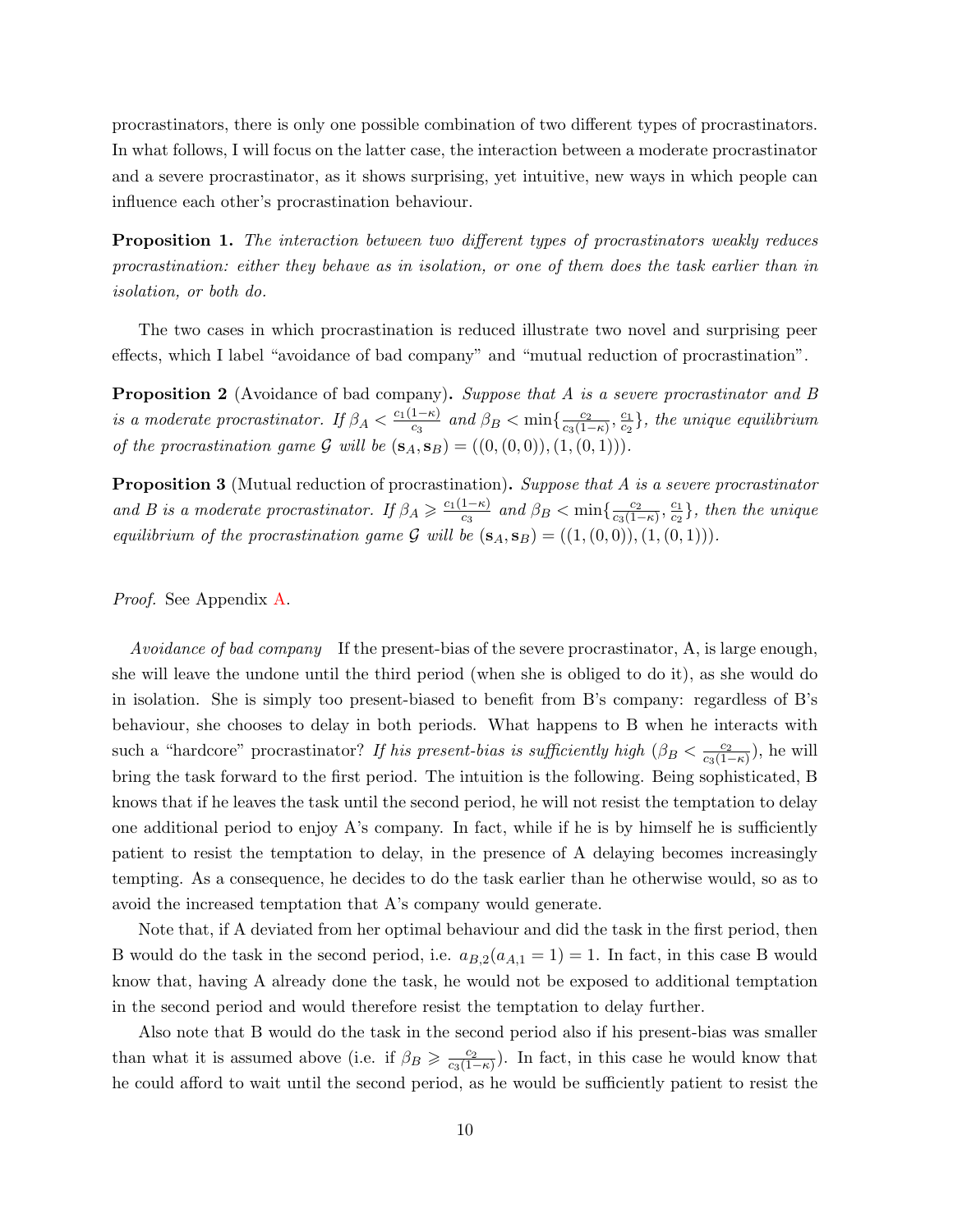temptation to delay further. The latter implies that this implies that B's completion date varies non-monotonically with his degree of present-bias: B will end up doing the task *earlier* if he is more present-biased than if he is less present-biased, as the awareness of this larger present-bias will induce him to try and save himself from temptation.

It is interesting to notice that the result that bad company can be desirable is obtained also in [Battaglini et al.](#page-27-2) [\(2005\)](#page-27-2), although in their paper this happens for a very different reason. They show that, in a model where observing others affects people's self-control behaviour, the ex-ante ideal peer is someone with a slightly worse self-control problem than one's own, as "if such a peer can do it, then we can too". Instead, my model shows that the company of someone with a worse self-control problem can be used as a commitment device: avoiding peer-enhanced temptation can lead one to mitigate her own self-control problem. Thus, my model provides a second channel through which bad company can be beneficial under self-control problems.

Mutual reduction of procrastination Suppose that B is a moderate procrastinator as above, and A is still a severe procrastinator but her bias is now smaller than in the previous case. Then, the unique equilibrium of the game will be for A and B to coordinate to do the task in the first period, earlier than each of them would in isolation. The intuition is the following. Unlike in the previous case, A is now sufficiently patient that, while she would not do the task in the first period by herself, she would in the presence of B, as his company makes doing the task in the first period less costly, and thus delaying less tempting. A prefers doing the task in the first period with B than in the third period without him. Therefore, A and B use each other's company as a commitment device to mitigate their own self-control problem. A's company induces B to do the task one period earlier than he would in isolation, and B's company induces A to do the task two periods earlier than in isolation.

Similarly as above, note that, if A deviated from her optimal behaviour and did not do the task in the first period, then B would no longer do the task in the second period, i.e.  $a_{B,2}(a_{A,1}=0) = 0$ , as he would delay until the third period with A.

Also note that if B's present-bias was smaller than assumed above (i.e. if  $\beta_B \geq \frac{c_2}{c_2(1-\beta)}$  $\frac{c_2}{c_3(1-\kappa)}$ ), then there will also be an additional equilibrium in which A and B behave as in isolation.

It can be concluded that a moderate procrastinator and a severe procrastinator are weakly better off interacting with each other than acting in isolation: their interaction will not lead any of them to delay further, but can lead one or both to delay less.<sup>[11](#page-2-0)</sup> In the next subsection, I explore what happens when each of them interacts with someone of the same type.

#### <span id="page-12-0"></span>3.2. Homogeneous types

Suppose that A and B belong to the same type. Since each of them can belong to four possible types, there are four possible combinations of players of the same type. Proposition [4](#page-13-0) states

 $11$ The results of the model under three periods extend to the case of more than three periods.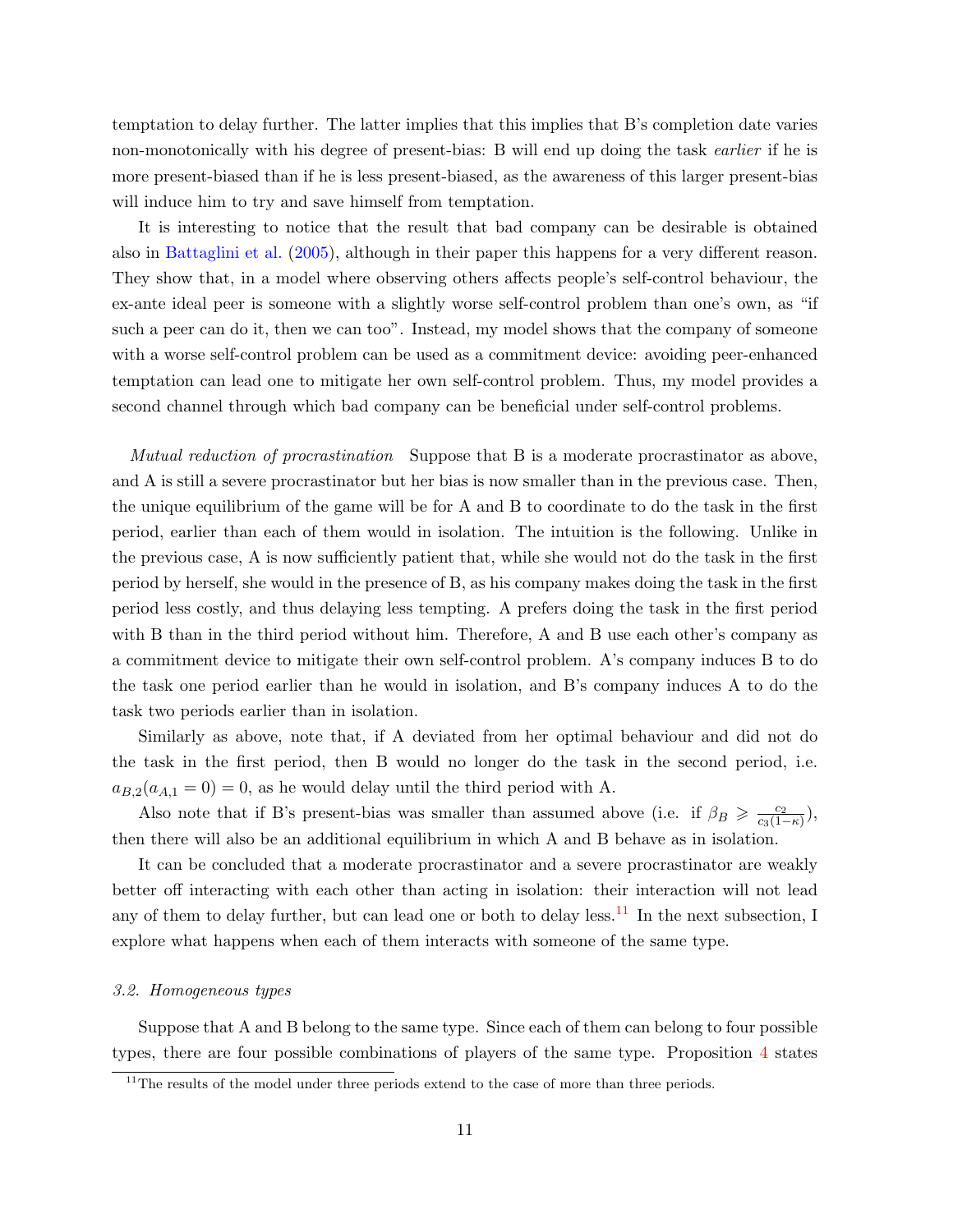that, like the interaction between different procrastinators, also the interaction between two procrastinators of the same type, i.e. two severe procrastinators or two moderate procrastinators, weakly reduces procrastination. However, unlike in the case of two different procrastinators, behaving as in isolation will always be an equilibrium, whereas doing the task earlier may be an equilibrium, and when it is, it will not be unique.

<span id="page-13-0"></span>**Proposition 4.** The interaction between two procrastinators of the same type weakly reduces procrastination: behaving as in isolation will always be an equilibrium, and there may also be additional equilibria in which they coordinate on an earlier date.

<span id="page-13-3"></span>Proposition 5. The interaction between two non-procrastinators of the same type weakly exacerbates procrastination: behaving as in isolation will always be an equilibrium, and there may also be additional equilibria in which they coordinate on a later date.

#### Proof. See Appendix [A.](#page-22-0)

For two non-procrastinators of the same type, as for two procrastinators of the same type, behaving as in isolation will always be optimal and there may be also additional equilibria. However, two non-procrastinators may also coordinate on a later date. Hence, interaction can be harmful. Corollary [1](#page-13-1) states that, in any procrastination game between players of the same type, behaving as in autarky will always be an equilibrium. Thus, if there is a unique equilibrium, it will be to behave as in isolation. The intuition is the following. If a given choice is optimal in isolation, it will still be so in the presence of a peer who shares the same preferences and whose company will make such choice even more appealing.

<span id="page-13-1"></span>**Corollary 1.** In any procrastination game G where A and B belong to the same type and there is a unique PPE, then the PPE will be the same as the isolation equilibrium.

Section [4](#page-14-0) will discuss equilibrium selection in a procrastination game with homogeneous types and multiple equilibria, and, more generally, in dynamic games with simultaneous moves and time-inconsistent, sophisticated players.

### 3.3. Other cases

I have focused the subsection on heterogeneous types on the interaction between two different procrastinators, as it is the most interesting case. In what follows, I discuss the main insights that can be learnt from the other five cases of interaction between heterogeneous types.

<span id="page-13-4"></span><span id="page-13-2"></span>Proposition 6. The interaction between a non-procrastinator/impatient non-procrastinator and a severe procrastinator weakly reduces procrastination: either they behave as in isolation or they coordinate on doing the task in the first period.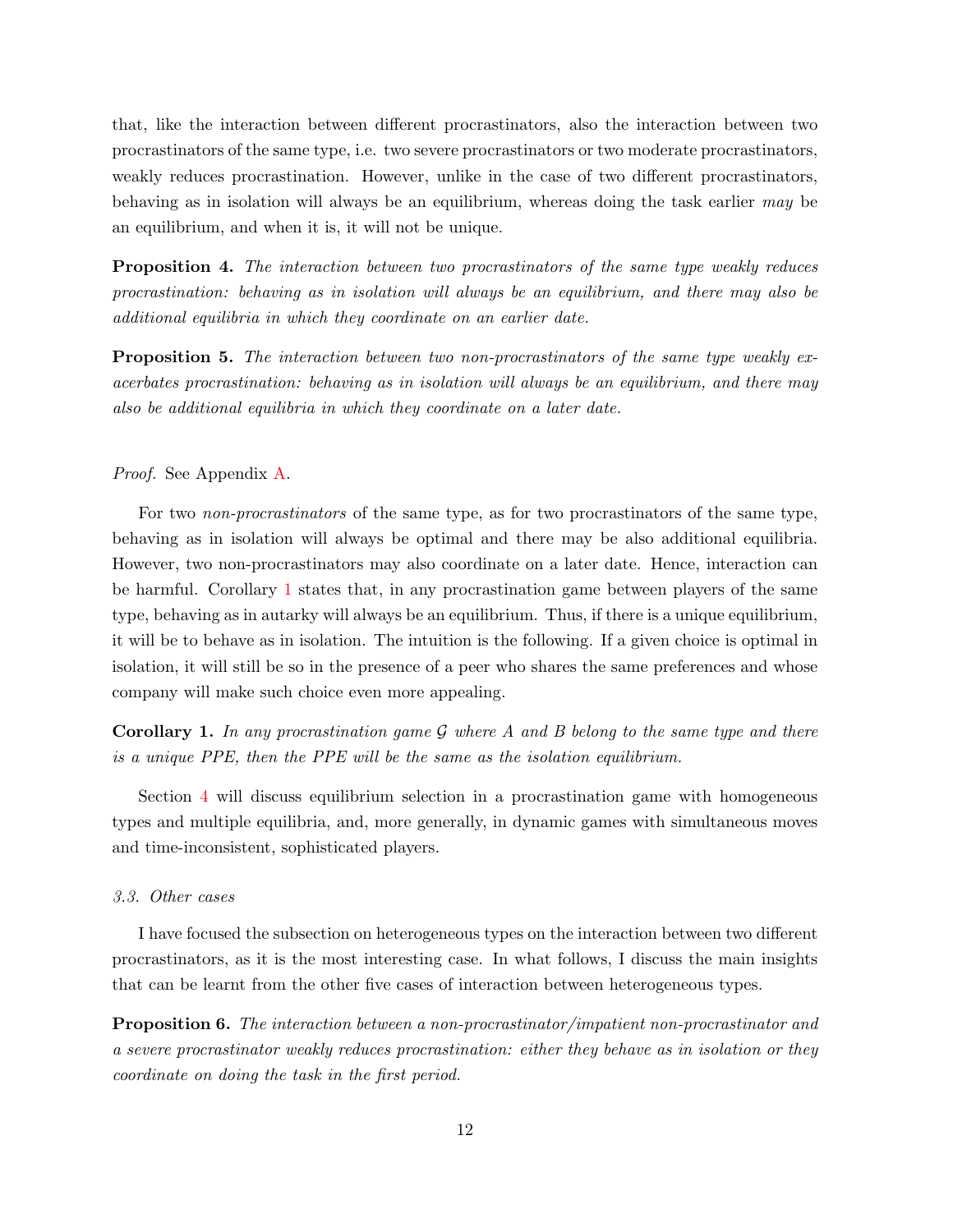Proposition 7. The interaction between a non-procrastinator/impatient non-procrastinator and a moderate procrastinator may exacerbate procrastination: either they behave as in isolation, or they coordinate on doing the task in the first period, or they coordinate on doing the task in the second one.

<span id="page-14-1"></span>Proposition 8. The interaction between a non-procrastinator and an impatient non-procrastinator weakly exacerbates procrastination: either they behave as in isolation or they coordinate on delaying until the second period.

## Proof. See Appendix [A.](#page-22-0)

Propositions [7](#page-13-2) and [8](#page-14-1) show that in some cases interaction may be harmful. A non-procrastinator may be induced by a moderate procrastinator to delay. Two different non-procrastinators may coordinate on delaying. Then, pairing people up does not always help. Whether the company of a peer is beneficial, and how beneficial it is, will crucially depend on how people are matched.

**Example.** Consider a procrastination game where  $\mathbf{c} = (2, 3.5, 10)$  and  $\kappa = 0.4$ . The equilibrium regions are illustrated by Figure [1.](#page-15-0) Each axis measures a player's present-bias factor, which determines her four possible types. Hence, starting from the origin, each axis displays severe procrastinator (SP), impatient non-procrastinator (INP), moderate procrastinator (MP) and non-procrastinator (NP). The black straight lines delimit the four types' regions. The five differently shaded areas in the graph display the following equilibria – from the lightest to the darkest area. (i) Equilibria in which both players behave as in isolation (denoted in the legend as "both as in isolation"). (ii) Multiple equilibria: one player behaves as in isolation and the other does the task either earlier or later, depending on which equilibrium is played (denoted as "multiplicity"). (iii) Equilibria in which one player does the task earlier than in isolation (denoted as "one player better off). (iv) Equilibria in which both players do the task earlier than in isolation (denoted as "both players better off"). (v) Equilibria in which one player does the task later than in isolation (denoted as "one player worse off"). In the four areas on the secondary diagonal, i.e. the areas corresponding to the interaction between players of the same type, the equilibrium selection method proposed above has been used. Hence, behaving as in isolation is either the unique equilibrium or the dynamically risk-dominant one.  $\Box$ 

## 4. Equilibrium selection under time-inconsistency

<span id="page-14-0"></span>Equilibrium selection in dynamic games with simultaneous moves and time (in)consistent players is an unexplored and compelling area. In what follows, I will argue that in such games the two main equilibrium selection criteria, Pareto-dominance and risk-dominance, may be in conflict.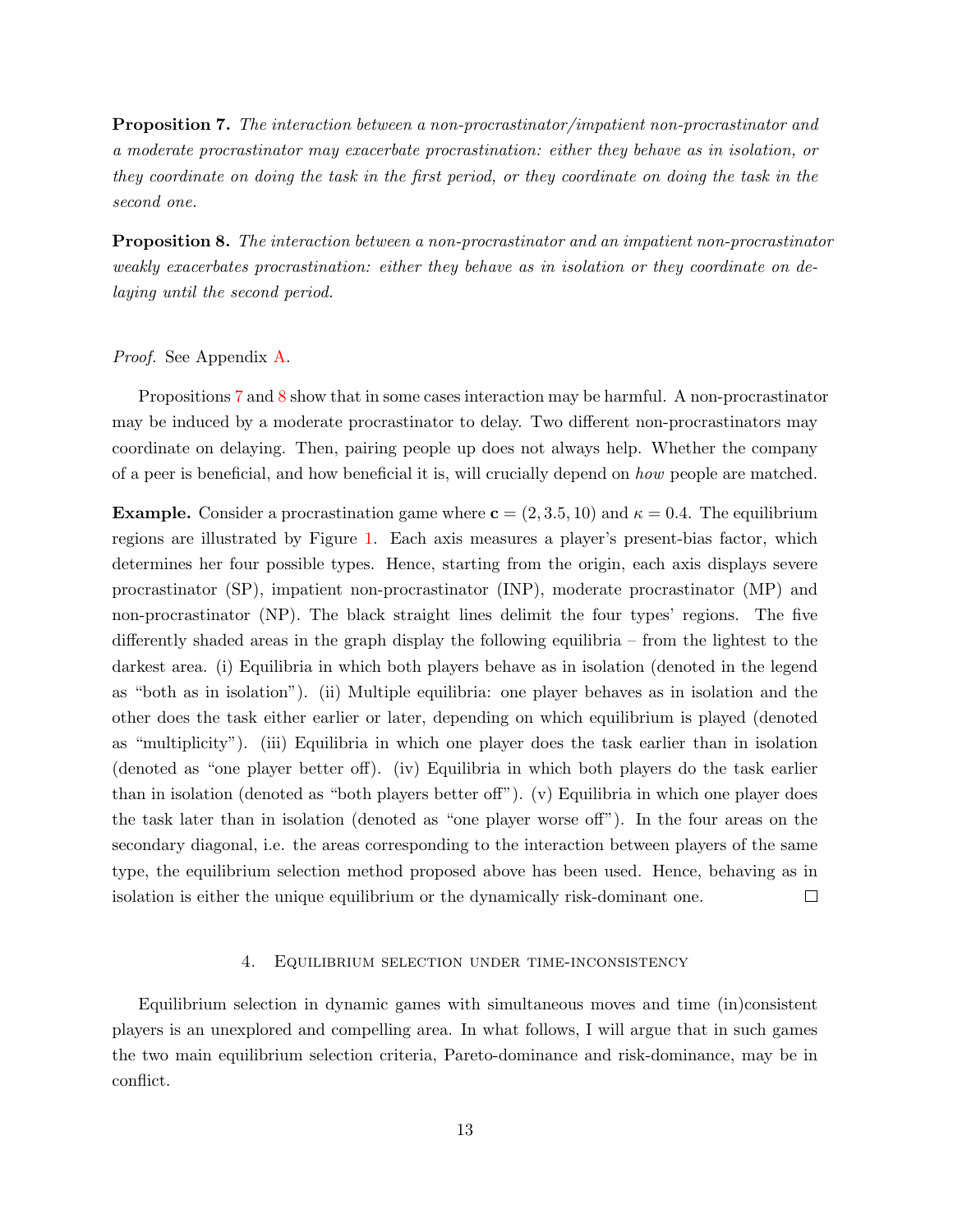<span id="page-15-0"></span>

Figure 1: Equilibrium regions for  $\mathbf{c} = (2, 3.5, 10)$  and  $\kappa = 0.4$ .

Since costs increase over time and the benefit of company is assumed to be not as large as to make costs non-increasing, the Pareto-dominant outcome – evaluated from ex-ante perspective – will always be to do the task on the earliest completion date. It is reasonable to expect that, under time-inconsistent preferences, the players will not select the outcome that their  $ex$  ante, unbiased self would choose.

In a  $2 \times 2$  simultaneous-move game, a pure-strategy NE is (pairwise) risk-dominant if it has the highest Nash product, i.e. the highest product of the deviation losses. In other words, if the players have less incentive to deviate from it than from the other NE. In a dynamic game with simultaneous moves and time-consistent players, risk-dominance can be computed in the strategic form of the game, using an ex ante perspective. Alternatively, risk-dominance can be computed "subgame by subgame", i.e. in every subgame of the dynamic game. These two ways to compute risk-dominance will be equivalent under time-consistency. When players have time-inconsistent preferences instead, these two methods may not yield the same results, as the players will be "different selves" in each subgame, and thus may not behave as their ex-ante selves would. In light of this, I argue that under time-inconsistent preferences it is reasonable to expect the players to play, in every subgame, the risk-dominant equilibrium from the perspective of that particular subgame. Since in each subgame the players play a  $2 \times 2$  simultaneous move game, I can use the standard definition of risk-dominance in [Harsanyi & Selten](#page-28-8) [\(1988\)](#page-28-8) and adapt it to my environment. The  $2 \times 2$  game in the second period is well-defined: the players choose whether doing the task immediately or in the third period. In contrast, the actions of the  $2 \times 2$ game in the first node depend on what the players will play in the following one. As both players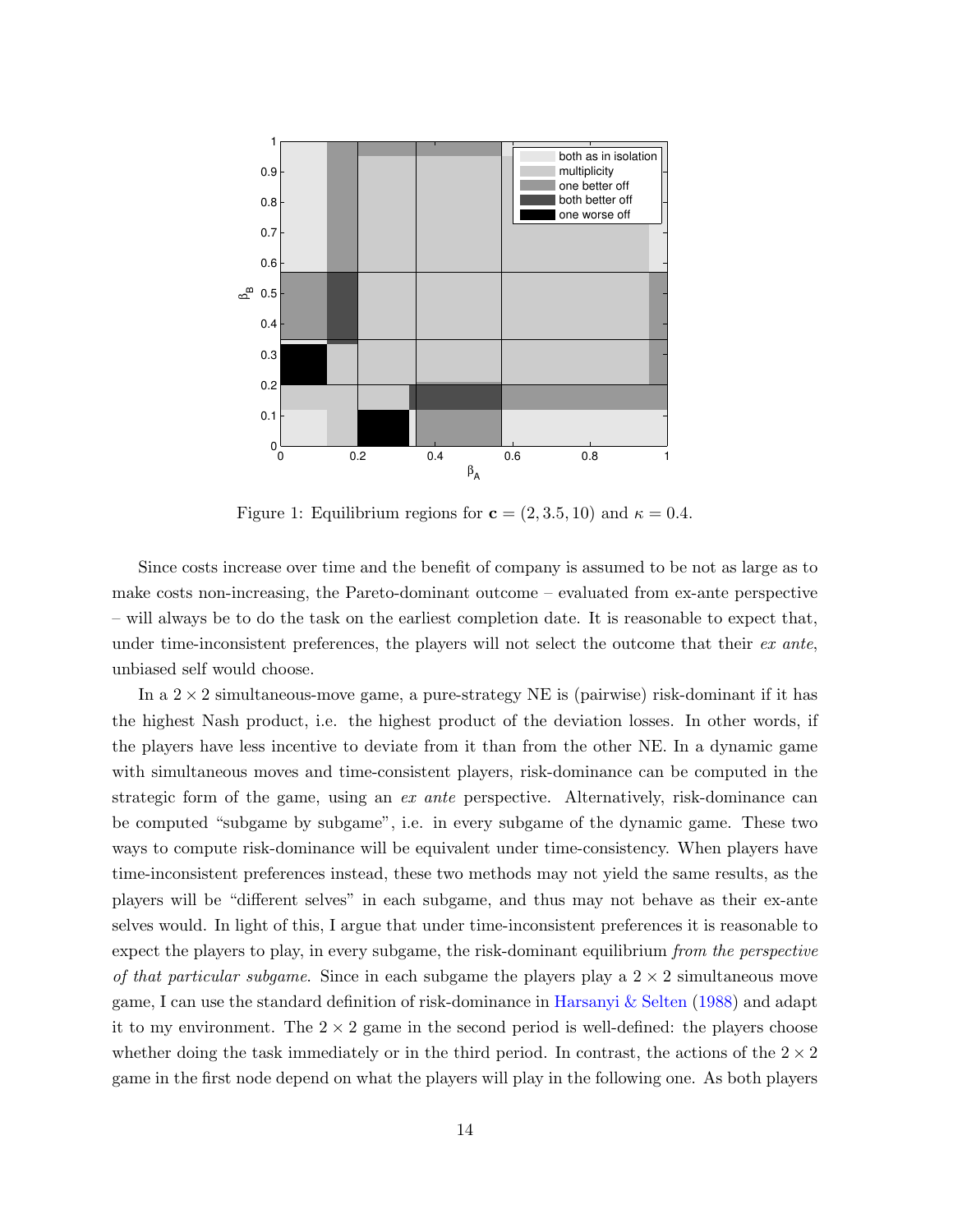are sophisticated, in the first period they can correctly predict which equilibrium will be played in the second period. Thus, in the first stage risk-dominance can be calculated given that the risk-dominant NE will be played in the second stage. A formal definition follows.

## Definition 3 (Dynamic risk-dominance).

In a procrastination game  $\mathcal G$  between two players of the same type, A and B, a pair of strategies  $(s_A, s_B) = ((a_{A,1}, a_{A,2}(a_{B,1})), (a_{B,1}, a_{B,2}(a_{A,1})))$  are "dynamically risk-dominant" if (i)  $(a_{A,2}(a_{B,1}), a_{B,2}(a_{A,1}))$ is the risk-dominant NE of  $\mathcal{G}^2$ , (ii)  $(a_{A,1}, a_{B,1})$  is the risk-dominant NE of  $\mathcal{G}^1$ .

For players of the same type, dynamic risk dominance yields a general result: behaving as in isolation will always be the risk-dominant equilibrium – if not the unique one.

<span id="page-16-1"></span>**Proposition 9.** In a procrastination game G between two players of the same type, the equilibrium in which the players behave as they would in isolation will be "dynamically risk-dominant".

## Proof. See Appendix [A.](#page-22-0)

Proposition [9](#page-16-1) implies that, even if the interaction between two players of the same type can lead to coordination on an earlier date (see Section [3.2\)](#page-12-0), such welfare-improving outcomes are not likely to be chosen. Thus, company – whether potentially beneficial or potentially harmful – is not likely to have an effect. This suggests that pairing up two different procrastinators is more likely to be beneficial than pairing up two procrastinators of the same type.

This result also implies that in a procrastination game, Pareto-dominance and risk-dominance might be in conflict. A classic example of a coordination game in which Pareto-dominance and risk-dominance are in conflict is the Stag Hunt.<sup>[12](#page-2-0)</sup>

<span id="page-16-0"></span>For players of different types, dynamic risk dominance does not yield a general result. Which equilibrium is risk-dominant will crucially depend on the costs and the degree of present-bias.<sup>[13](#page-2-0)</sup>

## 5. Matching procrastinators

The equilibria of the procrastination game derived in Section [3](#page-9-0) show that interaction can mitigate procrastination behaviour and that whether it does will crucially depend on the players' types. In particular, the interaction between two procrastinators of different types is weakly beneficial, whereas the interaction between two procrastinators of the same type, although potentially beneficial, is expected not to have an effect. Thus, a principal who knows the agents'

<sup>&</sup>lt;sup>12</sup>Each hunter must choose whether to hunt a stag or a hare without knowing her opponent's choice. Hunting a stag requires the cooperation of the opponent. Hunting a hare does not, but a hare is worth less than a stag. Coordinating on stag hunting is the Pareto-dominant NE; coordinating on hare hunting is the risk-dominant NE. The conflict arises because there is a safer alternative to the Pareto-dominant equilibrium, i.e. an alternative that does not require cooperation.

<sup>&</sup>lt;sup>13</sup>The derivation of the dynamically risk-dominant equilibrium in each case in which the game yields multiple equilibria and the players are of different types is available upon request.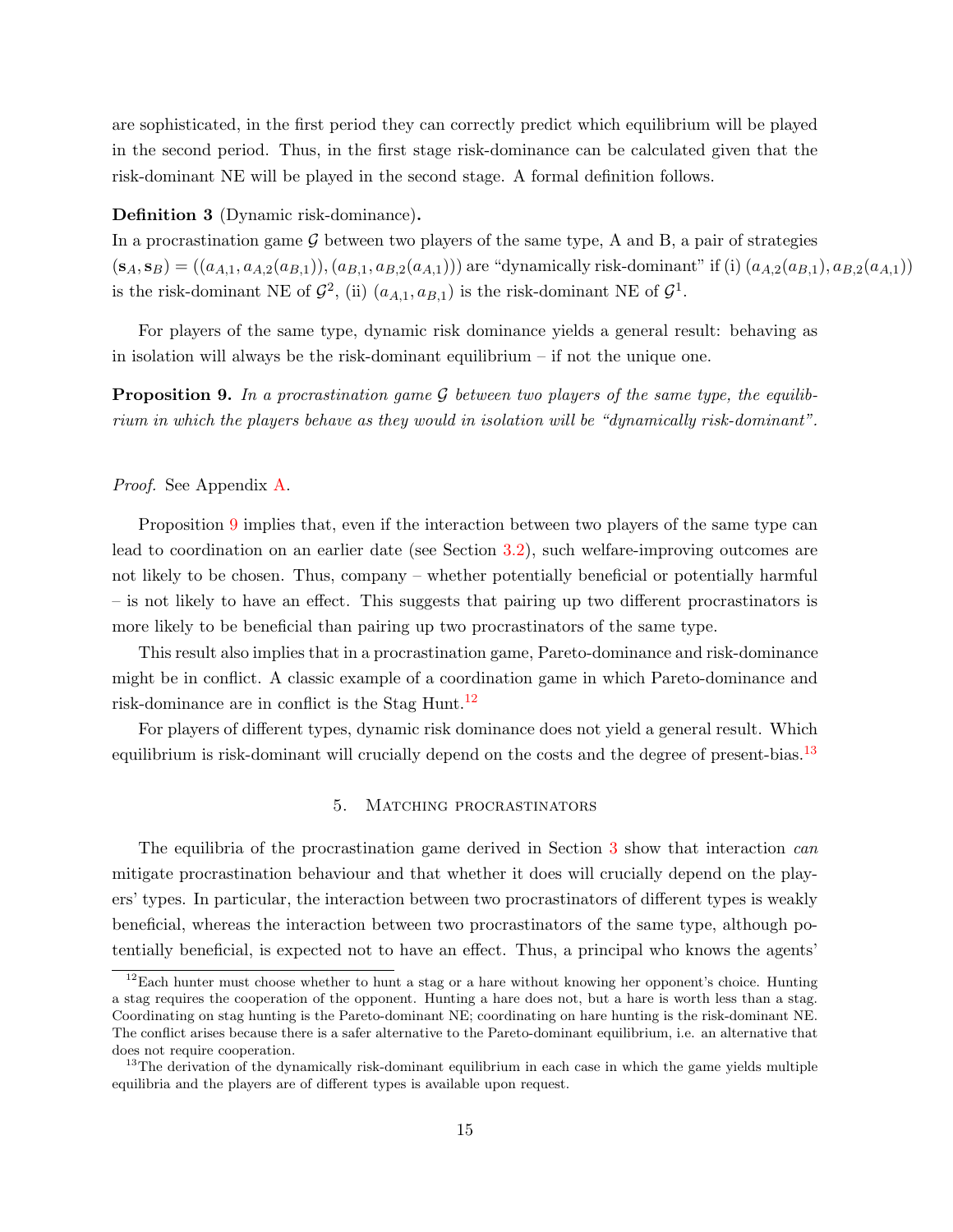tendencies to procrastinate can induce them to delay less by simply matching them with each other in the appropriate way, thereby improving their welfare and reducing inefficient delay. It is then a natural and important step to explore whether the efficient matching – the matching that minimises overall procrastination – is stable. If it is, then principals should allow agents to match freely. If it is not, they should sort types.

Consider a procrastination game between two different procrastinators, a severe procrastinator A and a moderate one B, where  $\beta_A < \frac{c_1(1-\kappa)}{c_3}$  $\frac{1-\kappa}{c_3}$ , i.e. A is an "extreme" type of severe procrastinator. In equilibrium, a moderate procrastinator will do the task earlier if he interacts with an extreme procrastinator (Proposition [1\)](#page-11-0), and will act as in isolation if he interacts with another moderate type (Propositions [4](#page-13-0) and [9\)](#page-16-1).<sup>[14](#page-2-0)</sup> An extreme procrastinator will always do the task in the last period. This implies that, in a population of extreme procrastinators (type A) and moderate procrastinators (type B), procrastination will be lower if each person is paired with someone of the opposite type (negative assortative matching), rather than with someone of the same type (positive assortative matching). In what follows, I explore whether the efficient matching, i.e. the matching that minimises overall procrastination, is stable.

*Population* Consider a finite set of individuals  $\Omega = \{1, 2, ..., n\}$  and two even sets  $\Omega_A$  and  $\Omega_B$  of agents of type A and B. Let  $\Omega = \Omega_A \cup \Omega_B$ .

**Definition 4** (Matching). A matching  $\mu$  is a one to one mapping from  $\Omega$  onto itself such that for all  $i, j \in \Omega$ , if  $\mu(i) = j$ , then  $\mu(j) = i$ , where  $\mu(i)$  denotes the partner of individual i under the matching.

If  $\mu(i) = i$ , then agent i is single under  $\mu$ .<sup>[15](#page-2-0)</sup>

**Definition 5** (Positively assortative matching). A matching  $\mu$  is *positively assortative* when, if  $i \in \Omega_x$ , then  $\mu(i) \in \Omega_x$ , for  $x \in \{A, B\}$  and  $\mu(i) \neq i$  for all  $i \in \Omega_x$ .

**Definition 6** (Negatively assortative matching). If  $n_x \leq n_{-x}$ , a matching  $\mu$  is negatively assortative when, if  $i \in \Omega_x$ , then  $\mu(i) \in \Omega_{-x}$  for all  $i \in \Omega_x$  and for  $x \in \{A, B\}$ .

As individuals of the same type are indistinguishable, individuals only care about which type they are matched to.

**Definition 7** (Stable matching). A matching  $\mu$  is stable if (i) each player strictly prefers her partner to being single, and (ii) for no pair  $\{i, j\} \in \Omega$  it is the case that i strictly prefers j to  $\mu(i)$  and j strictly prefers i to  $\mu(j)$ .

<span id="page-17-0"></span>**Proposition 10.** In a population  $\Omega$  of extreme and moderate procrastinators, a matching  $\mu$  is stable if and only if it is positively assortative.

<sup>&</sup>lt;sup>14</sup>In this section, it is assumed that  $\frac{c_2}{c_3(1-\kappa)} \ge \frac{c_1}{c_2}$ , but all the results hold also if  $\frac{c_2}{c_3(1-\kappa)} < \frac{c_1}{c_2}$ .

<sup>&</sup>lt;sup>15</sup>This is a version of what is known as the roommate problem [\(Gale & Shapley](#page-27-5) [\(1962\)](#page-27-5)).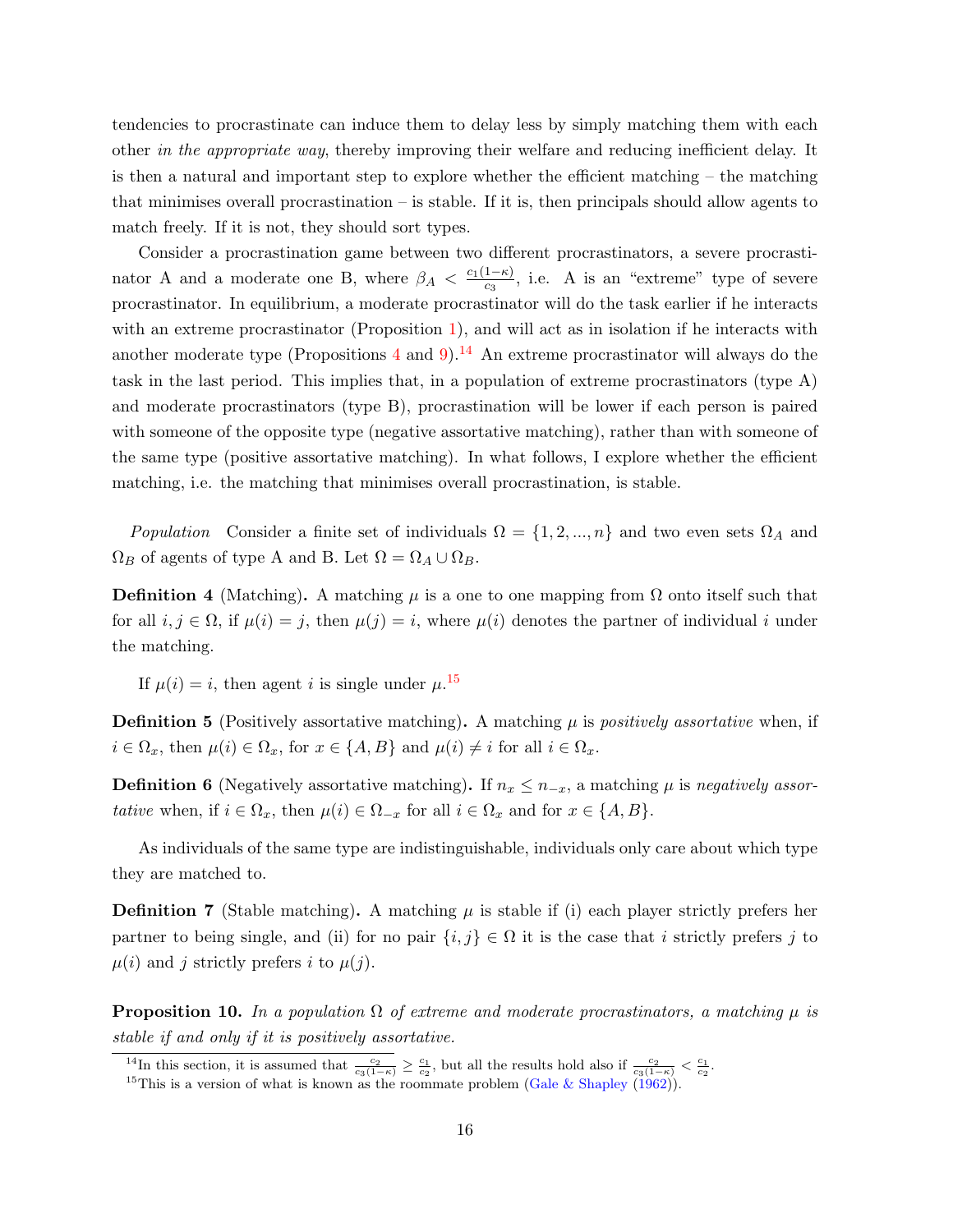Proof. See Appendix [A.](#page-22-0)

A matching between a moderate procrastinator and an extreme procrastinator, despite being the matching that minimises overall procrastination, will not be stable. This is due to the fact that two extreme procrastinators will strictly prefer being with each other than being each with someone of the other type. In fact, when two extreme procrastinators are matched with each other will do the task in the last period together, thereby facing a cost  $c_3(1 - \kappa)$ , whereas when each is matched with someone of the other type they will do the task in the last period by themselves (as their partner will do the task earlier), thereby facing a cost  $c_3 > c_3(1 - \kappa)$ .

This result implies that if a principal is able to observe the agents' types, he will prefer to sort types rather than allow for free matching. If he cannot observe the types, he will prefer to match the agents randomly than to let them freely match.

Consider again a procrastination game between a severe procrastinator A and a moderate one B, but now assume that  $\beta_A \geq \frac{c_1(1-\kappa)}{c_3}$  $\frac{1-\kappa}{c_3}$ , so that A is no longer an extreme type of severe procrastinator. In equilibrium, A and B will coordinate on doing the task earlier than each of them would in isolation (Proposition [1\)](#page-11-0).

Now consider a population of moderate types B and severe, non-extreme types A. Overall procrastination will be lower if A and B types are matched with each other than with their own types. Now a negatively assortative matching is efficient and stable, as it leads each type to do the task in the first period and benefit from company. No pair would break this matching to be single or match someone of the same type, as the latter would lead them to do the task later than in the first period.

<span id="page-18-1"></span>**Proposition 11.** In a population  $\Omega$  of severe (non-extreme) procrastinators and moderate procrastinators, a matching  $\mu$  is stable if and only if it is negatively assortative.

<span id="page-18-0"></span>Proof. See Appendix [A.](#page-22-0)

## 6. NAÏVETE

In this section, I will relax the assumption that both players are sophisticated and allow for one of them to be naïve. In what follows, I will first describe strategy and solution concept under naïvete and then explore whether and how the main results under sophistication change when one of the players is naïve.<sup>[16](#page-2-0)</sup>

 $16$ The full characterisation of the equilibria when one or both players are naïve is available upon request.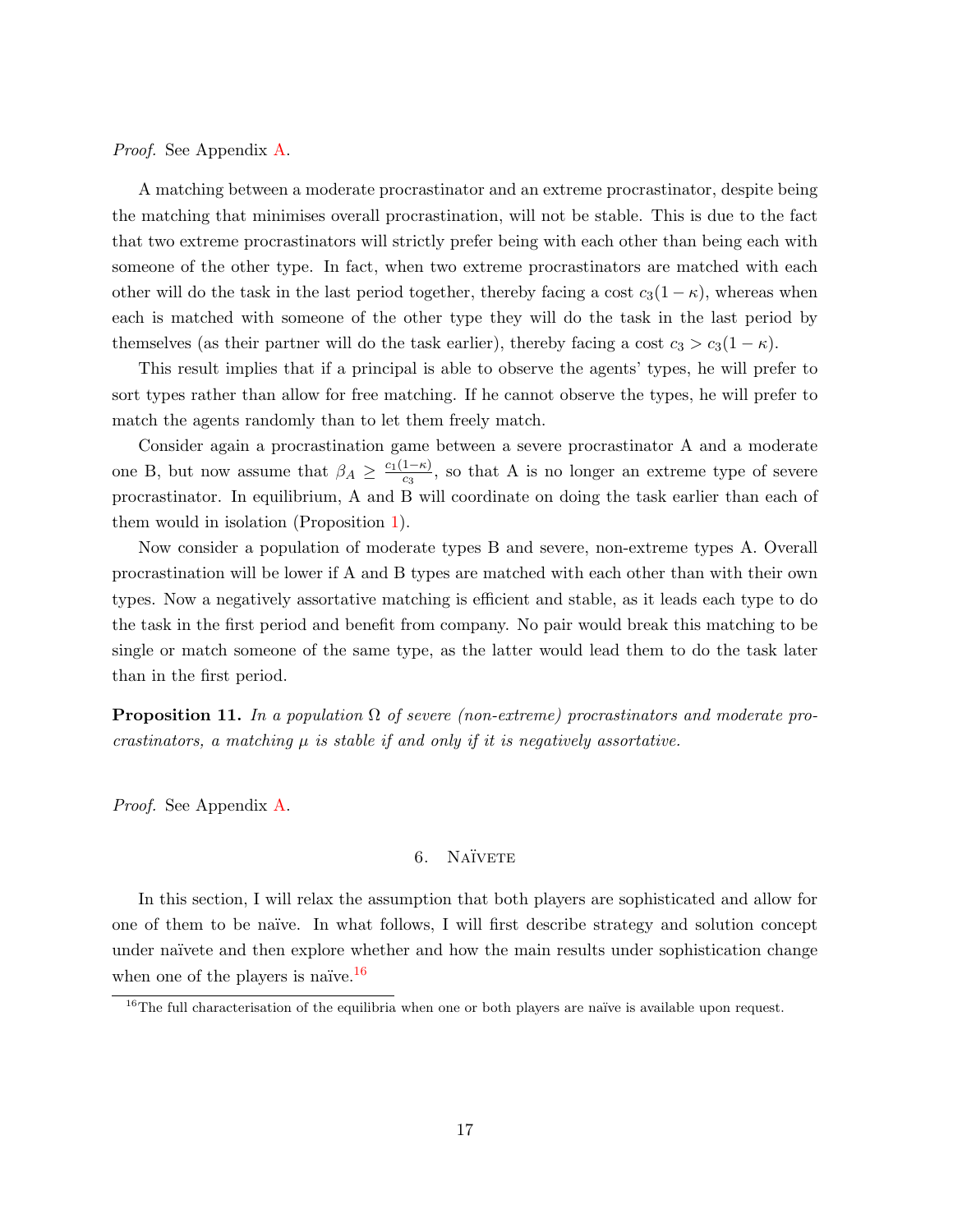#### 6.1. Strategy and solution concept

ODR's solution concept under na¨ıvete, called perception-perfect strategy for naifs, requires that the individual chooses optimally given her current preferences and her potentially incorrect perception of her future behaviour. A naif does the task today if and only if it is the optimal period of all the remaining periods given her current preferences. In my setting, this definition can be simplified. As there are only three periods and the task must be done in the third one, if not previously done, the only period in which a naif may fail to predict her future behaviour is the first one. Since costs increase over time, in the first period a naif will compare doing the task immediately versus doing it in the following period. This is the only condition. As in this section both sophistication and naïvete are considered, the superscript s will be used to denote the former and the superscript  $n$  to denote the latter.

**Definition 8.** A perception-perfect strategy for *naifs* is a strategy  $\tilde{\mathbf{s}}^n \equiv (\tilde{a}_1^n, \tilde{a}_2^n)$  that satisfies for all  $t \in \{1,2\}$   $\tilde{a}_t^n = 1$  if and only if  $U^t(t) \ge U^t(t+1)$ .

In a procrastination game, a perception-perfect strategy for naifs requires that, at each subgame, each player chooses optimally given her current preferences, her potentially incorrect beliefs about her future behaviour and her knowledge of her opponent"s behaviour.

When one player, say A, is sophisticated, and the other one, B, is naïve, and both are peer-sophisticated, a pair of strategies  $(s_A^s, s_B^n) \equiv ((a_{A,1}^s, a_{A,2}^s(a_{B,1}^n)), (a_{B,1}^n, a_{B,2}^n(a_{A,1}^s)))$  is an equilibrium if, in every node, A plays a perception-perfect strategy for sophisticates [\(O'Donoghue](#page-28-1) [& Rabin](#page-28-1) [\(1999\)](#page-28-1)) given B's behaviour and B plays a perception-perfect strategy for naifs given A's behaviour. I shall call the solution concept thus defined "Perception-Perfect Naïve Equilibrium" (hereafter PPNE).

**Definition 9** (PPNE). Given a procrastination game  $\mathcal{G}$ , a pair of strategies  $(\mathbf{s}_A^s, \mathbf{s}_B^n)$  is a Perception-Perfect Naïve Equilibrium if  $s_A^s \equiv (a_{A,1}^s, a_{A,2}^s(a_{B,1}^n))$  satisfies for all  $t \in \{1,2\}$   $a_{A,t}^s = 1$ iff  $U_A^t(t_A, \tau_B) \geq U_A^t(\tau_A', \tau_B)$  and  $\mathbf{s}_B^n \equiv (a_{B,1}^n, a_{B,2}^n(a_{A,1}^s))$  satisfies for all  $t \in \{1,2\}$   $a_{B,t}^n = 1$  iff  $U^t_B(t, \tau_A) \ge U^t_B(t+1, \tau_A)$ , where  $\tau'_A \equiv \min_{\tau_A > t} {\tau_A | a_{\tau_A} = 1}.$ 

Unlike a PPE, a PPNE is not equivalent to a Subgame Perfect Nash Equilibrium. However, it can still be derived by backward induction, or, more precisely, a "na¨ıve backward induction": each naïve player will backward induct under the (potentially incorrect) belief that, if she does not do the task today, she will do it tomorrow. Since the game is finite and players best respond, an equilibrium will always exist.

Solving a procrastination game requires the adoption of different solution concepts, depending on the players' awareness of their self-control problems. PPNE are a superset of self-confirming equilibria. In a self-confirming equilibrium, people may hold incorrect beliefs about nodes that are off the equilibrium path (Fudenberg  $\&$  Levine [\(1993\)](#page-27-6)). In contrast, in a PPNE people may hold incorrect – optimistic – beliefs about nodes that are *on* the equilibrium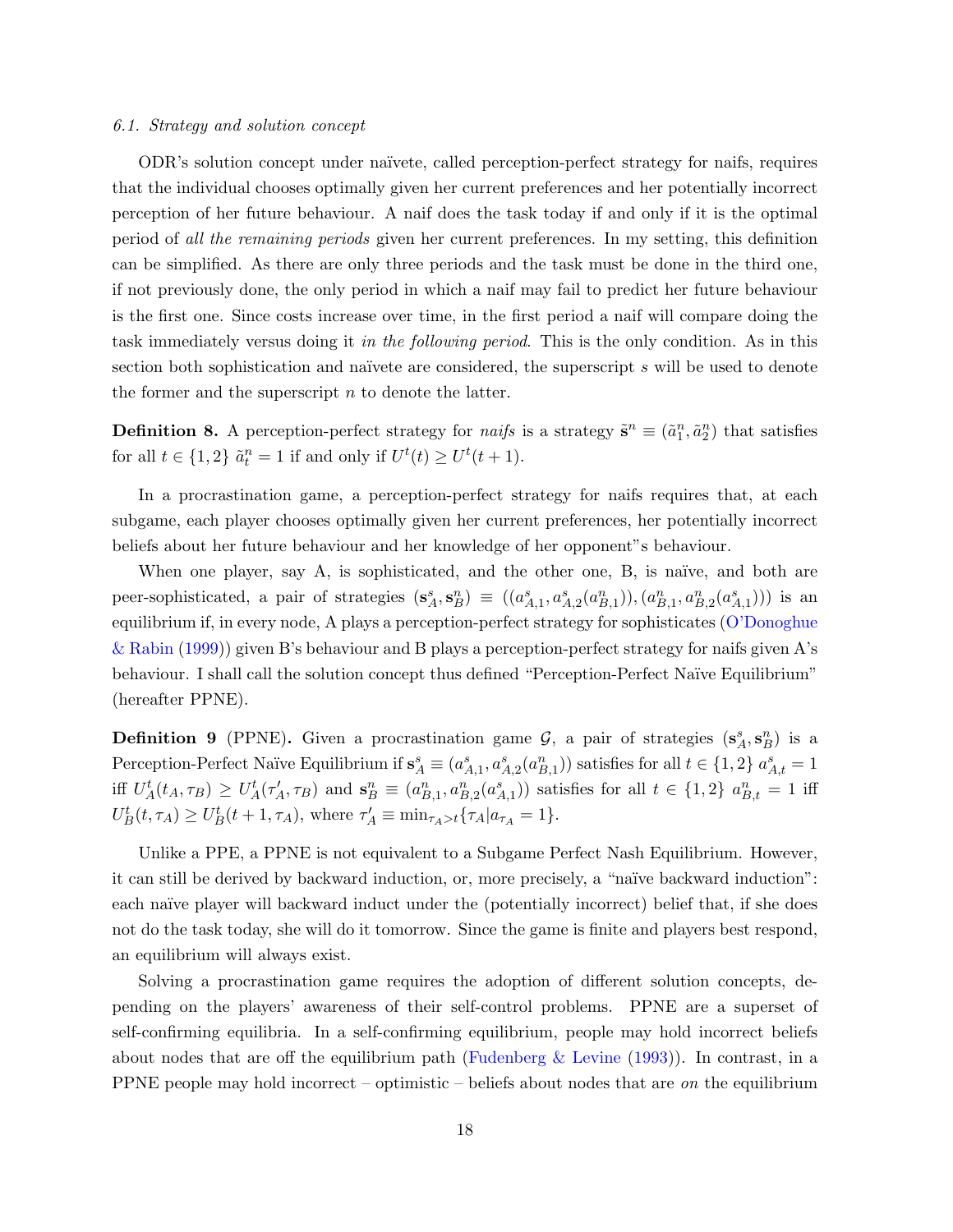path. As self-confirming equilibria are a superset of Nash equilibria, PPNE are also a superset of Nash equilibria.

As mentioned above, I maintain the assumption that every player is peer-sophisticated. This implies that a naif can correctly predict her opponent's future behaviour but not her own. This might seem a strong assumption but has empirical validity. Evidence from psychology shows that people tend to neglect their own self-serving biases but recognise others' biases [\(Babcock](#page-27-7) [et al.](#page-27-7) [\(1995\)](#page-27-7)). For example, we might be able to correctly predict that tomorrow our flatmate will defer going to the gym to a later day, but fail to predict that we will put exercise off as well.

"It is much easier, as well as far more enjoyable, to identify and label the mistakes of others than our own" – Daniel Kahneman, Thinking fast and slow  $(p, 3)$ 

#### 6.2. Equilibria

I will now show that a naïve player is not able to avoid bad company - a player's capacity to avoid the exposure to peer-enhanced temptation requires her to be aware of her own and her peer's self-control problems.

**Definition 10** (Types under naïvete). A naïve player's type is given by the strategy she would choose in isolation. Then, for  $i \in \{A, B\}$ , player i's type is (i) "severe procrastinator" if  $\tilde{\mathbf{s}}_i^n =$  $(0, 0)$ , i.e. if  $\beta_i < \frac{c_2}{c_2}$  $\frac{c_2}{c_3}$ ; (ii) "moderate procrastinator" if  $\tilde{\mathbf{s}}_i^n = (0,1)$ , i.e. if  $\frac{c_1}{c_2} > \beta_i \geqslant \frac{c_2}{c_3}$  $\frac{c_2}{c_3}$ ; (iii) "non-procrastinator" if  $\tilde{\mathbf{s}}_i^n = (1, 1)$ , i.e. if  $\beta_i \geqslant \frac{c_1}{c_2}$  $rac{c_1}{c_2}$ .<sup>[17](#page-2-0)</sup>

The figure below illustrates the types under naïvete for  $c = (2, 3.5, 10)$ .

|  | severe procrastinator procrastinator | moderate                         | non-procrastinator |  |
|--|--------------------------------------|----------------------------------|--------------------|--|
|  |                                      | $^{c_2}$<br>c <sub>2</sub><br>CЗ |                    |  |

<span id="page-20-0"></span>**Proposition 12.** Suppose that A is a severe, sophisticated, procrastinator and B is a moderate, naïve procrastinator. If  $\beta_A < \frac{c_1(1-\kappa)}{c_3}$  $\frac{1-\kappa)}{c_3}$  and  $\beta_B < \frac{c_2}{c_3(1-\kappa)}$  $\frac{c_2}{c_3(1-\kappa)}$ , then the unique equilibrium of the procrastination game  $G$  will be  $(s_A^s, s_B^n) = ((0, (0, 0)), (0, (0, 1))).$ 

Proof. See Appendix [A.](#page-22-0)

When B is naïve, he will no longer be able to avoid A's bad company, as he will fail to foresee the additional temptation A's presence will generate in the second period. In the first

<sup>&</sup>lt;sup>17</sup>Under naïvete an individual's completion date varies monotonically with her degree of present-bias. A naif cannot foresee that, if she does not do the task in the first period, she may end up doing it in the last one.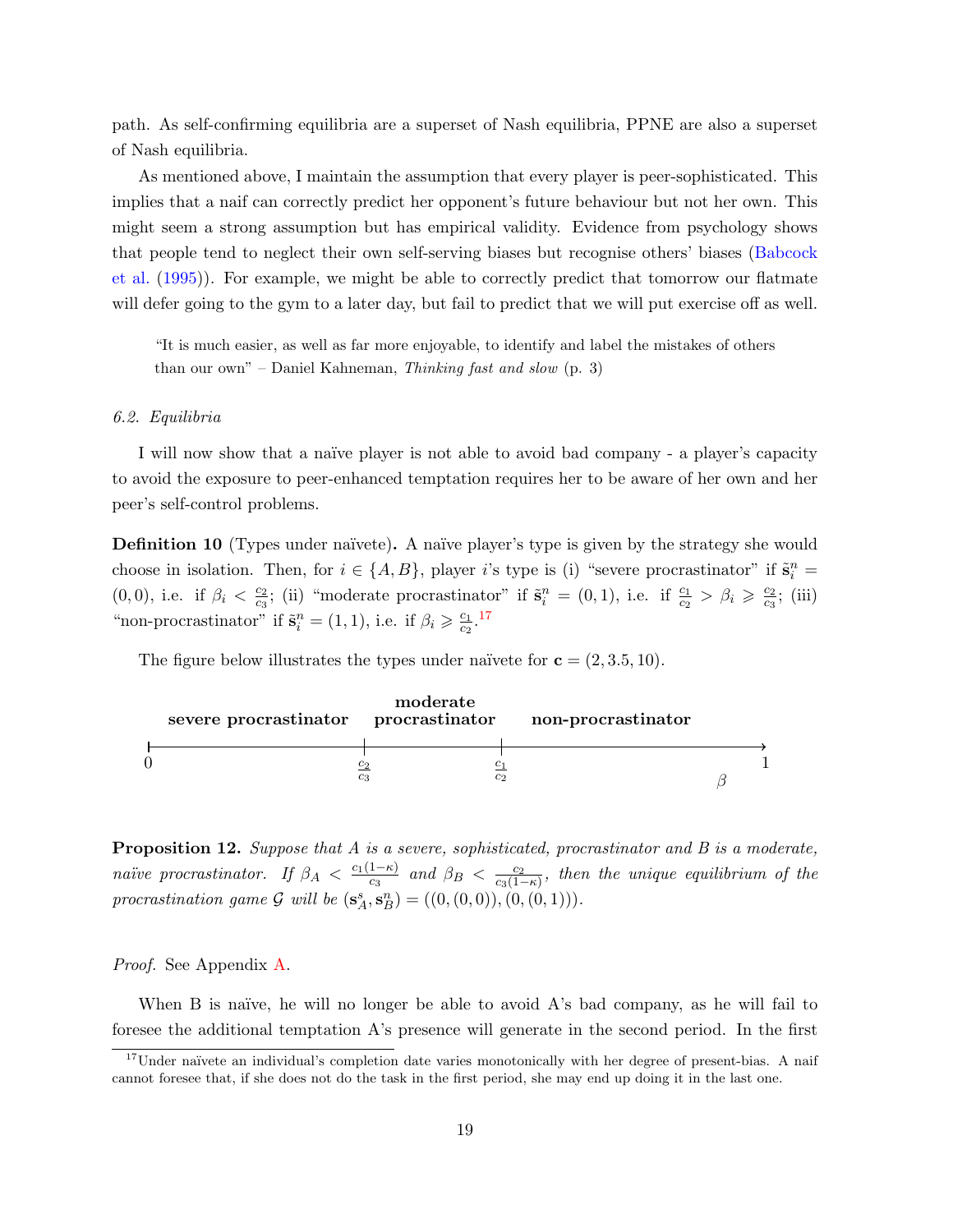period, he delays as he thinks he will do the task in the second period. But in the second period, he will not be able to resist the temptation to delay further as A's company makes delaying additionally tempting. Therefore, as in ODR 1999, also in a strategic setting naïvete exacerbates procrastination.

<span id="page-21-0"></span>Note that, if A deviated from her optimal behaviour and did the task in the first period, then B would be able to do the task in the second period, as he would not be exposed to peer-enhanced temptation in the second period.

## 7. Conclusion

This paper has developed a strategic model of time-inconsistent procrastination to investigate the impact of social interaction on procrastination behaviour when people value each other's company. The key and novel feature of the model is that present-biased people faced with an onerous task prefer to do this task when others do, as company makes the task feel less unpleasant. This simple assumption turns the decision of when to perform the task into a dynamic coordination game between present-biased players. The model is used to establish if and when the company of a peer is beneficial in reducing procrastination, and thus how principals can match people to each other to improve their welfare and reduce inefficient delay.

I find that interaction can lead to new, welfare-improving outcomes relative to the case in which people act in isolation. Whether interaction mitigates or exacerbates procrastination will crucially depend on each player's type, which is given by their would-be behaviour in isolation.

The interaction between two heterogeneous procrastinators – two people who both procrastinate in isolation but to a different extent – will weakly mitigate procrastination. Either they behave as in isolation, or one of them does the task earlier, or both of them do. In the case in which delay is reduced for one player (avoidance of bad company), the least procrastinating player does the task earlier than she would in isolation to avoid the additional temptation that her peer's company would generate. Thus, she uses bad company as a commitment device to mitigate her self-control problem. In the case in which delay is reduced for both players (mutual reduction of procrastination), they coordinate to do the task earlier than each of them would in isolation. Each of them uses the company of the other as a commitment device to mitigate their own self-control problem.

The interaction between two people who exhibit the same procrastination behaviour in isolation will weakly mitigate procrastination. Behaving as in isolation will always be an equilibrium, but there can also be additional equilibria where the players coordinate on an earlier completion date. However, in case of multiple outcomes, the "better" coordinated outcomes are not expected to be chosen. Finally, in some cases interaction may be harmful.

These results have two important implications. First, principals can help people procrastinate less by simply pairing them up. Second, who is matched with whom matters. Some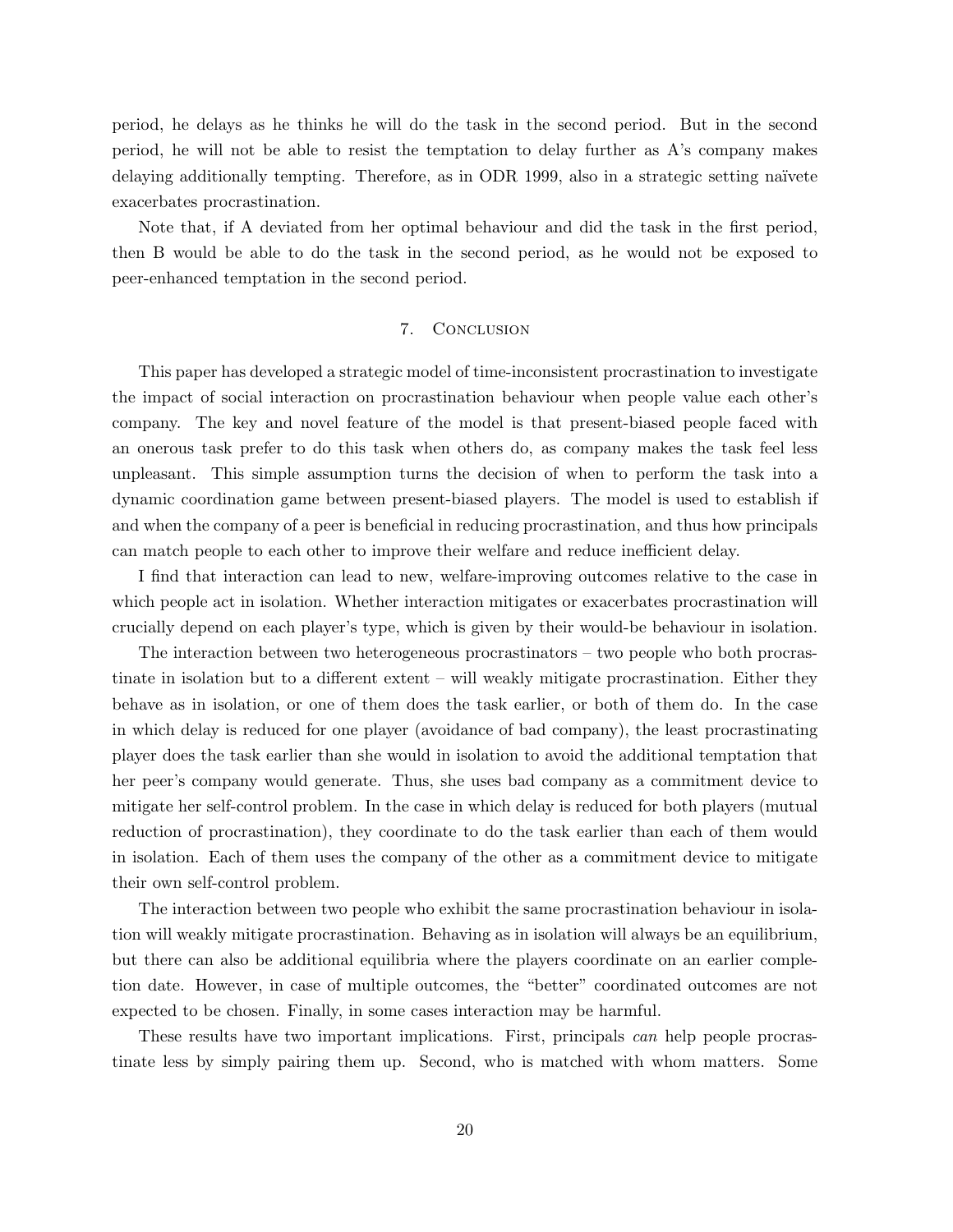matches are better than others, and some matches may be harmful. Interestingly, under timeinconsistency the efficient matching – the matching that minimises procrastination – is not always stable. Thus, a principal aiming at reducing delay may want to design the matching.

As an ancillary contribution, my model can serve as a microfounded model of peer effects. It describes novel and surprising mechanisms through which peers can influence each other's behaviour, thereby suggesting that microfounding peer effects can lead to a better understanding of the all the possible ways through which people affect the decisions of others.

This paper raises a number of theoretical and experimental questions that future research can address. First, in this paper it is assumed that people know each other's time-preferences. While this is plausible in the case of close social ties (e.g. spouses and siblings), it may be less so in the case of more distant social ties (e.g. coworkers). A natural extension would be to develop an incomplete information version of my model and use it to determine whether and how people should be matched with each other when they do not know each other's preferences.

Second, this model involves only two players. Future work can explore the impact of interaction on the procrastination behaviour of a network of players, and how such impact varies with the network's characteristics.

Third, since the existence of peer preferences can turn any single-person decision problem into a game, it is worth exploring whether there are other types of decisions where peer preferences might play a role and, as in this paper, lead to new and welfare-improving outcomes.

Finally, future work could explore alternative ways through which people may influence each other's procrastination behaviour. For example, a person's decision to delay a task in a given period may be influenced by whether her peers have completed the task in the past.

#### **APPENDIX**

#### A. PROOFS

#### <span id="page-22-0"></span>Proof of Propositions [1,](#page-11-0) [2](#page-11-1) and [3](#page-11-2)

Consider a procrastination game  $G$ , where A is a severe procrastination and B is a moderate procrastinator. The PPE of the game, derived by standard backward induction, are the following.

If  $\frac{c_2}{c_3(1-\kappa)} < \frac{c_1}{c_2}$  $\frac{c_1}{c_2}$ , the PPE are: (i)  $(\mathbf{s}_A, \mathbf{s}_B) = ((0, (0, 0)), (1, (0, 1)))$  iff  $\beta_A < \frac{c_1(1-\kappa)}{c_2}$  $\frac{1-\kappa)}{c_3}$  and  $\beta_B < \frac{c_2}{c_3(1-\kappa)}$  $\frac{c_2}{c_3(1-\kappa)},$ (ii)  $(\mathbf{s}_A, \mathbf{s}_B) = ((1, (0, 0)), (1, (0, 1)))$  iff  $\beta_A \geq \frac{c_1(1-\kappa)}{c_3}$  $\frac{1-\kappa)}{c_3}$  and  $\beta_B < \frac{c_2}{c_3(1-\kappa)}$  $\frac{c_2}{c_3(1-\kappa)},$ (iii)  $(\mathbf{s}_A, \mathbf{s}_B) = ((0, (0, 0)), (0, (1, 1)))$  iff  $\beta_A < \frac{c_1(1-\kappa)}{c_3}$  $\frac{1-\kappa}{c_3}$  and  $\beta_B \geq \frac{c_2}{c_3(1-\kappa)}$  $\frac{c_2}{c_3(1-\kappa)},$ (vi)  $(\mathbf{s}_A, \mathbf{s}_B) \in \{((1, (0, 0)), (1, (1, 1))), ((0, (0, 0)), (0, (1, 1)))\}$  iff  $\beta_A \geq \frac{c_1(1-\kappa)}{c_2}$  $\frac{1-\kappa}{c_3}$  and  $\beta_B \geq \frac{c_2}{c_3(1-\kappa)}$  $\frac{c_2}{c_3(1-\kappa)}$ . It follows that the interaction between A and B is weakly beneficial. If  $\frac{c_2}{c_3(1-\kappa)} \geq \frac{c_1}{c_2}$  $\frac{c_1}{c_2}$ , the PPE are only: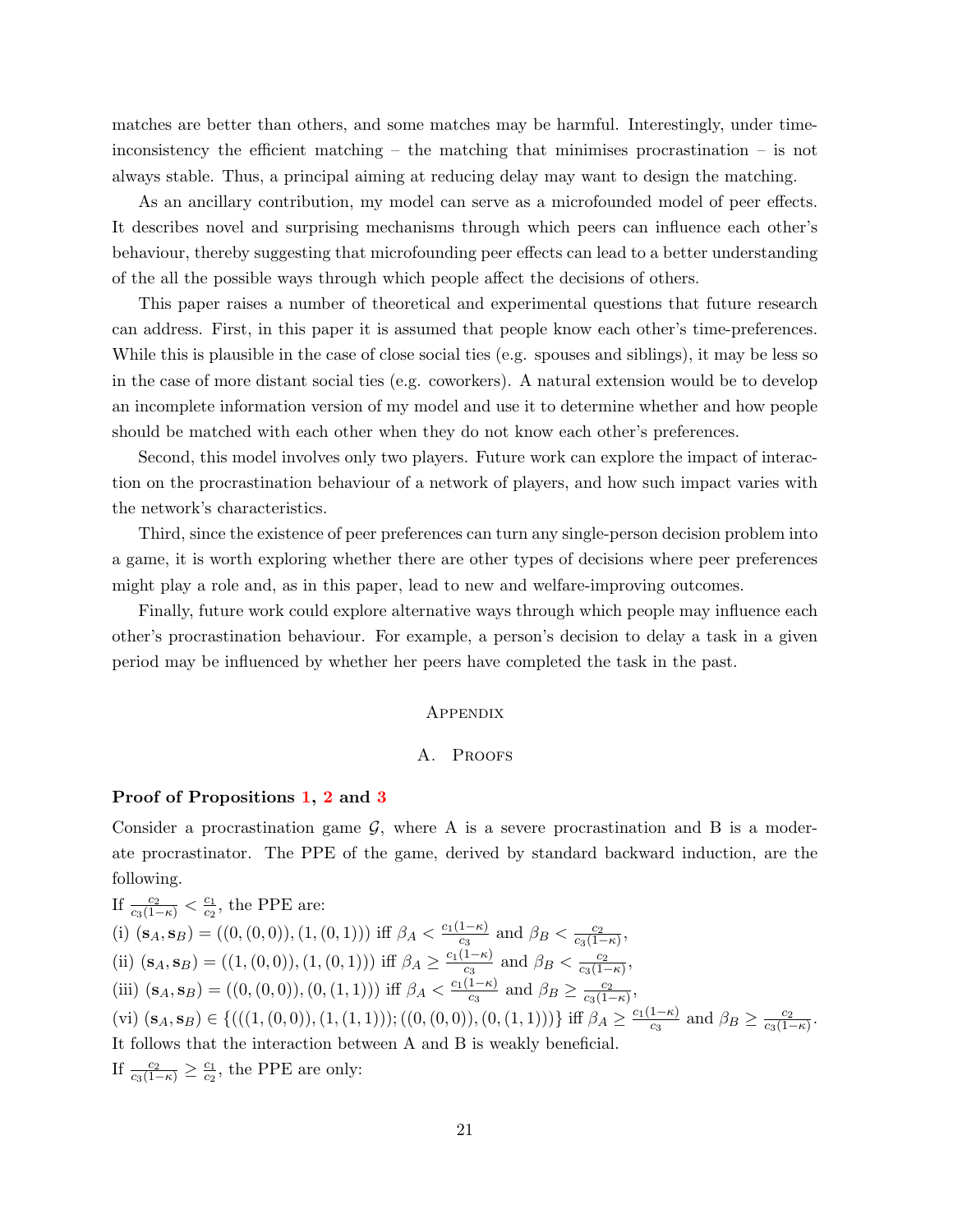(i)  $(\mathbf{s}_A, \mathbf{s}_B) = ((0, (0, 0)), (1, (0, 1)))$  iff  $\beta_A < \frac{c_1(1-\kappa)}{c_2}$  $rac{1-\kappa_j}{c_3},$ 

(ii)  $(\mathbf{s}_A, \mathbf{s}_B) = ((1, (0, 0)), (1, (0, 1)))$  iff  $\beta_A \geq \frac{c_1(1-\kappa)}{c_3}$  $\frac{1-\kappa_j}{c_3}$ .

It follows that the interaction between A and B is beneficial.

## Proof of Proposition [4](#page-13-0)

Consider a procrastination game  $\mathcal{G}$ , where A and B are two severe procrastinators. The PPE of the game, derived by backward induction, are the following.

(i)  $(\mathbf{s}_A, \mathbf{s}_B) = ((0, (0, 0)), (0, (0, 0)))$  iff  $\beta_i < \frac{c_1(1-\kappa)}{c_3}$  $\frac{1-\kappa_j}{c_3}$ , and

(ii)  $(s_A, s_B) \in \{((0, (0, 0)), (0, (0, 0))); ((1, (0, 0)), (1, (0, 0)))\}$  otherwise.

Consider a procrastination game  $G$ , where A and B are two moderate procrastinators. The PPE of the game, derived by standard backward induction, are the following.

(i)  $(\mathbf{s}_A, \mathbf{s}_B) = ((0, (1, 1)), (0, (1, 1)))$  iff  $\frac{c_1(1-\kappa)}{c_2} > \beta_i \ge \frac{c_2}{c_3(1-\kappa)}$  $\frac{c_2}{c_3(1-\kappa)}$ ,<sup>[18](#page-2-0)</sup>

(ii)  $(s_A, s_B) \in \{((0, (1, 1)), (0, (1, 1))); ((1, (1, 1)), (1, (1, 1))), ((1, (0, 0)), (1, (0, 0)))\}$  otherwise.

## Proof of Proposition [5](#page-13-3)

Consider a procrastination game  $\mathcal G$  where A and B are two non-procrastinators. Using backward induction, the following PPE are derived.

(a) If  $\frac{c_2}{c_3(1-\kappa)} < \frac{c_1}{c_2}$  $\frac{c_1}{c_2}$ , the PPE are:

(i)  $(\mathbf{s}_A, \mathbf{s}_B) = ((1, (1, 1)), (1, (1, 1)))$  iff  $\beta_i \geq \frac{c_1}{c_2(1-i)}$  $\frac{c_1}{c_2(1-\kappa)}$  for at least one *i*,

(ii)  $(\mathbf{s}_A, \mathbf{s}_B) \in \{((1, (1, 1)), (1, (1, 1))), ((0, (1, 1)), (0, (1, 1)))\}$  otherwise.

(b) If  $\frac{c_2}{c_3(1-\kappa)} \geq \frac{c_1}{c_2}$  $\frac{c_1}{c_2}$ , the PPE are:

(i)  $(\mathbf{s}_A, \mathbf{s}_B) = ((1, (1, 1)), (1, (1, 1)))$  iff  $\beta_i \geq \frac{c_1}{c_2(1-i)}$  $\frac{c_1}{c_2(1-\kappa)}$  for at least one *i*,

(ii)  $(s_A, s_B) \in \{((1, (1, 1)), (1, (1, 1))); ((0, (1, 1)), (0, (1, 1))); ((1, (0, 0)), (1, (0, 0)))\}$  otherwise.<sup>[19](#page-2-0)</sup>

Consider a procrastination game  $\mathcal G$  where A and B are two impatient non-procrastinators. The PPE of the game, derived by backward induction, are the following.

(a) If 
$$
\frac{c_2}{c_3(1-\kappa)} < \frac{c_1}{c_2}
$$
, the PPE are:  
\n(i)  $(\mathbf{s}_A, \mathbf{s}_B) \in \{((1, (1, 1)), (1, (1, 1))), ((0, (0, 0)), (0, (0, 0)))\}$  iff  $\beta_i < \frac{c_1}{c_3(1-\kappa)} \forall i$ ,  
\n(ii)  $(\mathbf{s}_A, \mathbf{s}_B) = ((1, (0, 0)), (1, (0, 0)))$  iff  $\frac{c_2(1-\kappa)}{c_3} > \beta_i \ge \frac{c_1}{c_3(1-\kappa)}$  for at least one *i*,  
\n(iii)  $(\mathbf{s}_A, \mathbf{s}_B) \in \{((1, (1, 1)), (1, (1, 1))), ((0, (0, 0)), (0, (0, 0))), ((0, (1, 1)), (0, (1, 1)))\}$  iff  $\beta_i \ge \frac{c_2(1-\kappa)}{c_3}$   
\n $\forall i$ .  
\n(b) If  $\frac{c_2}{c_3(1-\kappa)} \ge \frac{c_1}{c_2}$ , the PPE are:  
\n(i)  $(\mathbf{s}_A, \mathbf{s}_B) \in \{((1, (0, 0)), (1, (0, 0))), ((0, (0, 0)), (0, (0, 0)))\}$  iff  $\beta_i < \frac{c_1}{c_3(1-\kappa)} \forall i$ ,

(ii) 
$$
(\mathbf{s}_A, \mathbf{s}_B) = ((1, (0, 0)), (1, (0, 0)))
$$
 iff  $\frac{c_2(1-\kappa)}{c_3} > \beta_i \ge \frac{c_1}{c_3(1-\kappa)}$  for at least one  $i$ ,<sup>20</sup>

 $^{18}(\mathbf{s}_A, \mathbf{s}_B) = ((0, (1, 1)), (0, (1, 1)))$  is the unique equilibrium if  $\frac{c_2}{c_3(1-\kappa)} < \frac{c_1(1-\kappa)}{c_2}$ . If  $\frac{c_2}{c_3(1-\kappa)} \ge \frac{c_1(1-\kappa)}{c_2}$ , then  $(\mathbf{s}_A, \mathbf{s}_B) \in \{((0, (1, 1)), (0, (1, 1))); ((1, (1, 1)), (1, (1, 1)))\}.$ 

 $1^9(\mathbf{s}_A, \mathbf{s}_B) = ((1, (0, 0)), (1, (0, 0)))$  is an equilibrium only if  $\beta_i < \frac{c_2}{c_3(1-\kappa)}$  for all *i*.

<sup>20</sup>This case occurs only if  $\frac{c_1}{c_3(1-\kappa)} < \frac{c_2(1-\kappa)}{c_3}$ .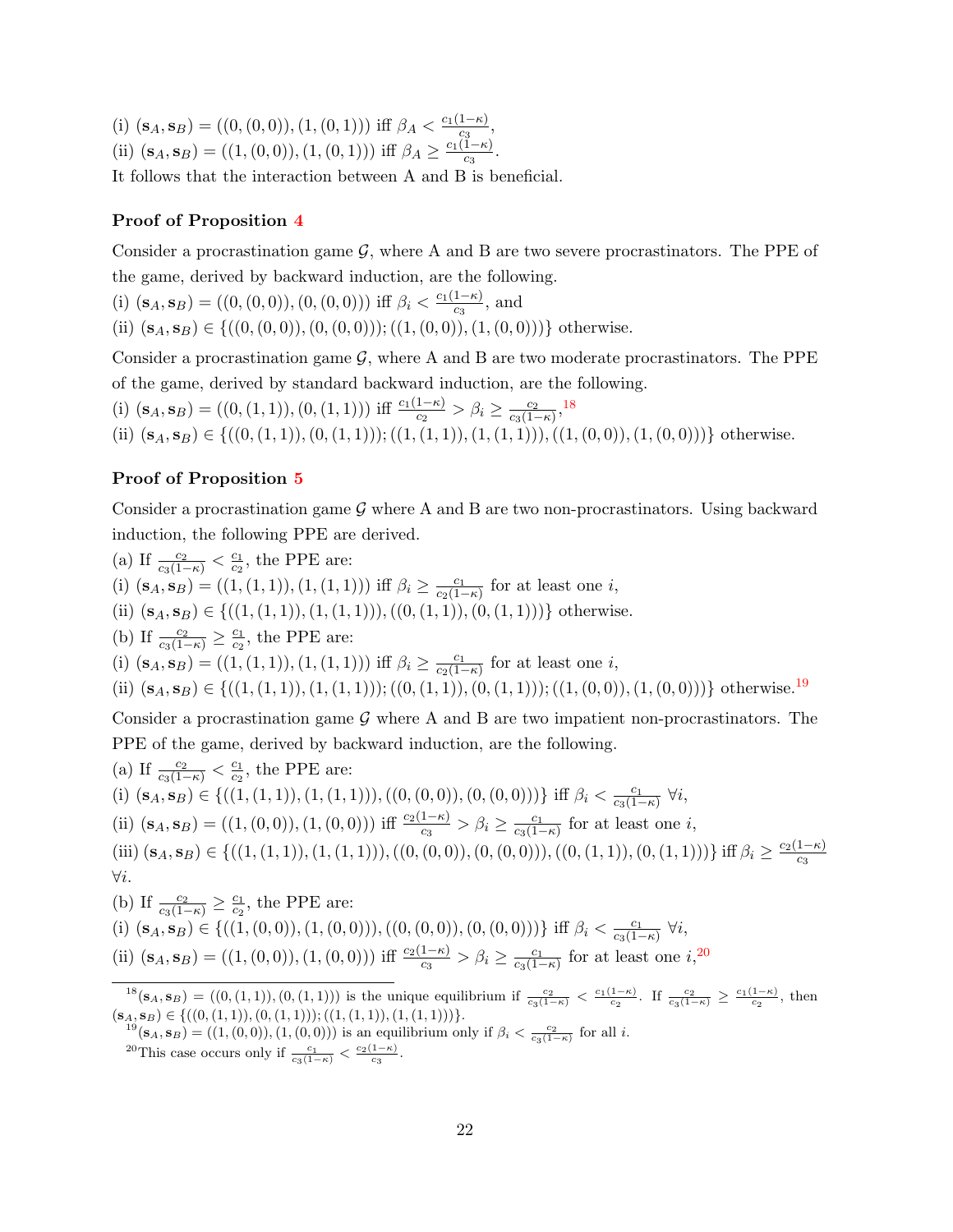(iii)  $(\mathbf{s}_A, \mathbf{s}_B) \in \{((1, (1, 1)), (1, (1, 1))); ((1, (0, 0)), (1, (0, 0))); ((0, (1, 1)), (0, (1, 1)))\}$  iff  $\beta_i \geq \frac{c_2(1-\kappa)}{c_2}$  $\overline{c_3}$  $\forall i.^{21}$  $\forall i.^{21}$  $\forall i.^{21}$ 

## Proof of Proposition [6](#page-13-4)

Consider a procrastination game  $\mathcal{G}$ , where A is a severe procrastination and B is a nonprocrastinator. The PPE of the game, derived by backward induction, are the following.

(i)  $(\mathbf{s}_A, \mathbf{s}_B) = ((0, (0, 0)), (1, (1, 1)))$  iff  $\beta_A < \frac{c_1(1-\kappa)}{c_2}$  $rac{1-\kappa_j}{c_3},$ (ii)  $(\mathbf{s}_A, \mathbf{s}_B) = ((1, (0, 0)), (1, (1, 1)))$  iff  $\beta_A \geq \frac{c_1(1-\kappa)}{c_3}$ 

 $\frac{1-\kappa_j}{c_3}$ . Now suppose that  $\frac{c_2}{c_3(1-\kappa)} \geq \frac{c_1}{c_2}$  $\frac{c_1}{c_2}$ . If  $\beta_B \geq \frac{c_2}{c_3(1-\beta)}$  $\frac{c_2}{c_3(1-\kappa)}$  the PPE are (i) and (ii) as above. If  $\beta_B < \frac{c_2}{c_3(1-\alpha)}$  $\frac{c_2}{c_3(1-\kappa)}$ , the PPE are  $(\mathbf{s}_A, \mathbf{s}_B) = ((0, (0, 0)), (1, (0, 0)))$  if  $\beta_A < \frac{c_1(1-\kappa)}{c_3}$  $\frac{1-\kappa}{c_3}$ , and  $(\mathbf{s}_A, \mathbf{s}_B)$  =  $((1,(0,0)),(1,(0,0)))$  if  $\beta_A \geq \frac{c_1(1-\kappa)}{c_2}$  $\frac{1-\kappa_j}{c_3}$ .

Consider a procrastination game  $\mathcal{G}$ , where A is a severe procrastination and B is an impatient non-procrastinator. The PPE of the game, derived by backward induction, are the following. (i)  $(\mathbf{s}_A, \mathbf{s}_B) = ((1, (0, 0)), (1, (0, 0)))$  iff  $\beta_A \geq \frac{c_1(1-\kappa)}{c_3}$  $\frac{1-\kappa}{c_3}$  and  $\beta_B \geq \frac{c_1}{c_3(1-\kappa)}$  $\frac{c_1}{c_3(1-\kappa)},$ (ii)  $(\mathbf{s}_A, \mathbf{s}_B) = ((0, (0, 0)), (0, (0, 0)))$  iff  $\beta_A < \frac{c_1(1-\kappa)}{c_2}$  $\frac{1-\kappa}{c_3}$  and  $\beta_B < \frac{c_1}{c_3(1-\kappa)}$  $\frac{c_1}{c_3(1-\kappa)},$ (iii)  $(\mathbf{s}_A, \mathbf{s}_B) = ((0, (0, 0)), (1, (0, 0)))$  iff  $\beta_A < \frac{c_1(1-\kappa)}{c_3}$  $\frac{1-\kappa}{c_3}$  and  $\beta_B \geq \frac{c_1}{c_3(1-\kappa)}$  $\frac{c_1}{c_3(1-\kappa)},$ (iv)  $(\mathbf{s}_A, \mathbf{s}_B) \in \{((0, (0, 0)), (0, (0, 0))); ((1, (0, 0)), (1, (0, 0)))\}$  iff  $\beta_A \geq \frac{c_1(1-\kappa)}{c_2}$  $\frac{1-\kappa)}{c_3}$  and  $\beta_B < \frac{c_1}{c_3(1-\kappa)}$  $\frac{c_1}{c_3(1-\kappa)}$ .

### Proof of Proposition [7](#page-13-2)

Consider a procrastination game  $G$ , where A is a moderate procrastination and B is a nonprocrastinator. The PPE of the game, derived by backward induction, are the following. (a) If  $\frac{c_2}{c_3(1-\kappa)} < \frac{c_1}{c_2}$  $\frac{c_1}{c_2}$ , the PPE are:

(i)  $(\mathbf{s}_A, \mathbf{s}_B) = ((0, (1, 1)), (0, (1, 1)))$  iff  $\beta_A < \frac{c_1(1-\kappa)}{c_2}$  $\frac{1-\kappa)}{c_2}$  and  $\beta_B < \frac{c_1}{c_2(1-\kappa)}$  $\frac{c_1}{c_2(1-\kappa)},$ (ii)  $(\mathbf{s}_A, \mathbf{s}_B) \in \{((0, (1, 1)), (0, (1, 1))); ((1, (1, 1)), (1, (1, 1)))\}$  iff  $\beta_A \geq \frac{c_1(1-\kappa)}{c_2}$  $\frac{1-\kappa)}{c_2}$  and  $\beta_B < \frac{c_1}{c_2(1-\kappa)}$  $\frac{c_1}{c_2(1-\kappa)},$ (iii)  $(\mathbf{s}_A, \mathbf{s}_B) = ((0, (1, 1)), (1, (1, 1)))$  iff  $\beta_A < \frac{c_1(1-\kappa)}{c_2}$  $\frac{1-\kappa}{c_2}$  and  $\beta_B \geq \frac{c_1}{c_2(1-\kappa)}$  $\frac{c_1}{c_2(1-\kappa)},$ (iv)  $(\mathbf{s}_A, \mathbf{s}_B) = ((1, (1, 1)), (1, (1, 1)))$  iff  $\beta_A \geq \frac{c_1(1-\kappa)}{c_2}$  $\frac{1-\kappa)}{c_2}$  and  $\beta_B \geq \frac{c_1}{c_2(1-\kappa)}$  $\frac{c_1}{c_2(1-\kappa)}$ . (b) If  $\frac{c_2}{c_3(1-\kappa)} \geq \frac{c_1}{c_2}$  $\frac{c_1}{c_2}$ , the PPE are: (i)  $(\mathbf{s}_A, \mathbf{s}_B) = ((1, (1, 1)), (1, (1, 1)))$  iff  $\beta_B \ge \frac{c_1}{c_2(1-1)}$  $\frac{c_1}{c_2(1-\kappa)},$ (ii)  $(\mathbf{s}_A, \mathbf{s}_B) \in \{((1, (1, 1)), (1, (1, 1))); ((0, (1, 1)), (0, (1, 1)))\}$  iff  $\frac{c_1}{c_2(1-\kappa)} > \beta_B \ge \frac{c_2}{c_3(1-\kappa)}$  $\frac{c_2}{c_3(1-\kappa)},$ (iii)  $(\mathbf{s}_A, \mathbf{s}_B) \in \{((1, (1, 1)), (1, (1, 1))); ((0, (1, 1)), (0, (1, 1))), ((1, (0, 0)), (1, (0, 0)))\}$  iff  $\beta_B < \frac{c_2}{c_2(1-1)}$  $\frac{c_2}{c_3(1-\kappa)}$ . Consider a procrastination game  $G$ , where A is an impatient non-procrastinator and B a moderate procrastinator. The PPE of the game, derived by backward induction, are the following. (a) If  $\frac{c_2}{c_3(1-\kappa)} < \frac{c_1}{c_2}$  $\frac{c_1}{c_2}$ , the PPE are: (i)  $(\mathbf{s}_A, \mathbf{s}_B) \in \{((0, (0, 0)), (0, (1, 1))), ((1, (0, 0)), (1, (1, 1)))\}$  iff  $\beta_A \geq \frac{c_1(1-\kappa)}{c_3}$  $\frac{1-\kappa}{c_3}$  and  $\beta_B \geq \frac{c_2}{c_3(1-\kappa)}$  $\frac{c_2}{c_3(1-\kappa)},$ 

(ii) 
$$
(\mathbf{s}_A, \mathbf{s}_B) = ((0, (0, 0)), (1, (0, 0)))
$$
 iff  $\beta_A \ge \frac{c_1(1-\kappa)}{c_3}$  and  $\beta_B < \frac{c_2}{c_3(1-\kappa)}$ ,

 $2^{1}(s_{A}, s_{B}) = ((1, (1, 1)), (1, (1, 1)))$  is an equilibrium only if  $\beta_{i} \geq \frac{c_{1}(1-\kappa)}{c_{2}}$  for all *i*.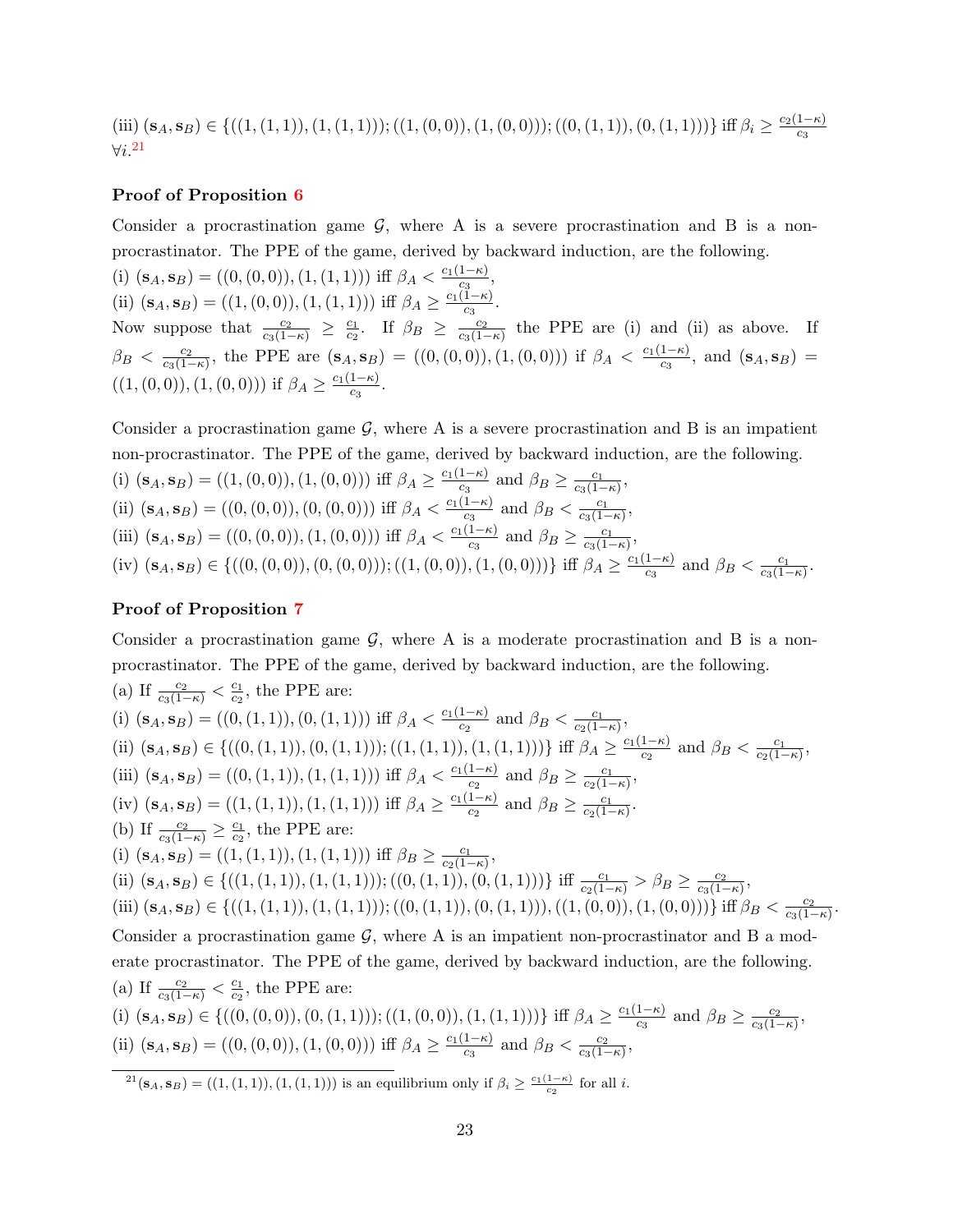(iii)  $(\mathbf{s}_A, \mathbf{s}_B) = ((0, (0, 0)), (0, (1, 1)))$  iff  $\beta_A < \frac{c_1(1-\kappa)}{c_2}$  $\frac{1-\kappa}{c_3}$  and  $\beta_B \geq \frac{c_2}{c_3(1-\kappa)}$  $\frac{c_2}{c_3(1-\kappa)},$ (iv)  $(\mathbf{s}_A, \mathbf{s}_B) = ((1, (0, 0)), (1, (0, 0)))$  iff  $\beta_A \frac{c_1(1-\kappa)}{c_3}$  $\frac{1-\kappa)}{c_3}$  and  $\beta_B < \frac{c_2}{c_3(1-\kappa)}$  $\frac{c_2}{c_3(1-\kappa)}$ . (b) If  $\frac{c_2}{c_3(1-\kappa)} \geq \frac{c_1}{c_2}$  $\frac{c_1}{c_2}$ , the PPE are: (i)  $(\mathbf{s}_A, \mathbf{s}_B) = ((1, (0, 0)), (1, (0, 0)))$  iff  $\beta_A \geq \frac{c_1(1-\kappa)}{c_2}$  $rac{1-\kappa_j}{c_3},$ (ii)  $(\mathbf{s}_A, \mathbf{s}_B) = ((0, (0, 0)), (1, (0, 0)))$  iff  $\beta_A < \frac{c_1(1-\kappa)}{c_2}$  $\frac{1-\kappa_j}{c_3}$ .

### Proof of Proposition [8](#page-14-1)

Consider a procrastination game  $\mathcal{G}$ , where A is an impatient non-procrastinator and B a nonprocrastinator. The PPE of the game, derived by backward induction, are the following.

(a) If  $\frac{c_2}{c_3(1-\kappa)} < \frac{c_1}{c_2}$  $\frac{c_1}{c_2}$ , the PPE are: (i)  $(\mathbf{s}_A, \mathbf{s}_B) = ((1, (0, 0)), (1, (1, 1)))$  iff  $\beta_A < c_2(1 - \kappa)c_3$ , (ii)  $(\mathbf{s}_A, \mathbf{s}_B) = ((0, (1, 1)), (0, (1, 1)))$  iff  $\beta_A \ge c_2(1 - \kappa)c_3$  and  $\beta_B < \frac{c_1}{c_2(1 - \kappa)c_3}$  $\frac{c_1}{c_2(1-\kappa)},$ (iii)  $(\mathbf{s}_A, \mathbf{s}_B) = ((0, (1, 1)), (1, (1, 1)))$  iff  $\beta_A \ge c_2(1 - \kappa)c_3$  and  $\beta_B \ge \frac{c_1}{c_2(1 - \kappa)c_3}$  $\frac{c_1}{c_2(1-\kappa)}$ .

## Proof of Proposition [9](#page-16-1)

The proof is by contradiction. As there are four possible combinations of players of the same type, the following four cases must be considered.

Case (i). A and B are two severe procrastinators. For Proposition [4,](#page-13-0)  $(a_{A,2}(a_{B,1}), a_{B,2}(a_{A,1})) =$  $((0,0),(0,0))$  is the unique NE of  $\mathcal{G}^2$  and  $(a_{A,1}, a_{B,1}) = (0,0)$  is a NE of  $\mathcal{G}^1$ . Suppose that  $(a_{A,1}, a_{B,1}) = (0,0)$  is not risk-dominant. Then  $\beta_A \beta_B > (\frac{c_1}{c_2})$  $\frac{c_1}{c_3}$ <sup>2</sup>, which contradicts the initial assumption. It follows that  $(a_{A,1}, a_{B,1}) = (0,0)$  is risk-dominant. Then,  $(\mathbf{s}_A, \mathbf{s}_B)$  =  $((0, (0, 0)), (0, (0, 0)))$  is risk-dominant.

Case (ii). A and B are two moderated procrastinators. For Proposition [4,](#page-13-0)  $(a_{A,2}(a_{B,1}), a_{B,2}(a_{A,1})) =$  $((1, 1), (1, 1))$  is a NE of  $\mathcal{G}^2$ . Suppose that it is not risk-dominant. Then  $\beta_A \beta_B < (\frac{c_2}{c_3})$  $\frac{c_2}{c_3}$ )<sup>2</sup>, which contradict the initial assumption. It follows that  $(a_{A,2}(a_{B,1}), a_{B,2}(a_{A,1})) = ((1,1), (1,1))$  is the risk-dominant NE of  $\mathcal{G}^2$ . In  $t=1$  the players will anticipate that and play a game  $\mathcal{G}^1$  where they decide whether doing the task immediately or in the second period.  $(a_{A,1}, a_{B,1}) = (0,0)$  is a NE of  $\mathcal{G}^1$ . Suppose that it is not risk-dominant. Then  $\beta_A \beta_B > (\frac{c_1}{c_2})$  $\frac{c_1}{c_2}$ <sup>2</sup>, which contradicts the initial assumption. It follows that  $(a_{A,1}, a_{B,1}) = (0,0)$  is the risk-dominant NE of  $\mathcal{G}^1$ . Then,  $(\mathbf{s}_A, \mathbf{s}_B) = ((0, (1, 1)), (0, (1, 1)))$  is risk-dominant.

Case (iii). A and B are two non-procrastinators. For Proposition [5,](#page-13-3) if  $\mathcal{G}^2$  has multiple equilibria, then  $(a_{A,2}(a_{B,1}), a_{B,2}(a_{A,1})) = ((1,1), (1,1))$  is one of them. Suppose that it is not risk-dominant. Then  $\beta_A \beta_B < (\frac{c_2}{c_3})$  $\frac{c_2}{c_3}$ )<sup>2</sup>, which contradicts the initial assumption. It follows that  $(a_{A,2}(a_{B,1}), a_{B,2}(a_{A,1})) = ((1,1), (1,1))$  is risk-dominant. In  $t = 1$  the players will anticipate that and play a game  $\mathcal{G}^1$  where they decide whether doing the task immediately or in the second period.  $(a_{A,1}, a_{B,1}) = (1, 1)$  is a NE of  $\mathcal{G}^1$ . Suppose that it is not risk-dominant. Then  $\beta_i < \frac{c_1}{c_2}$  $\frac{c_1}{c_2}$ which contradicts the initial assumption. It follows that  $(a_{A,1}, a_{B,1}) = (1, 1)$  is risk-dominant. Thus,  $(\mathbf{s}_A, \mathbf{s}_B) = ((1, (1, 1)), (1, (1, 1)))$  is risk-dominant.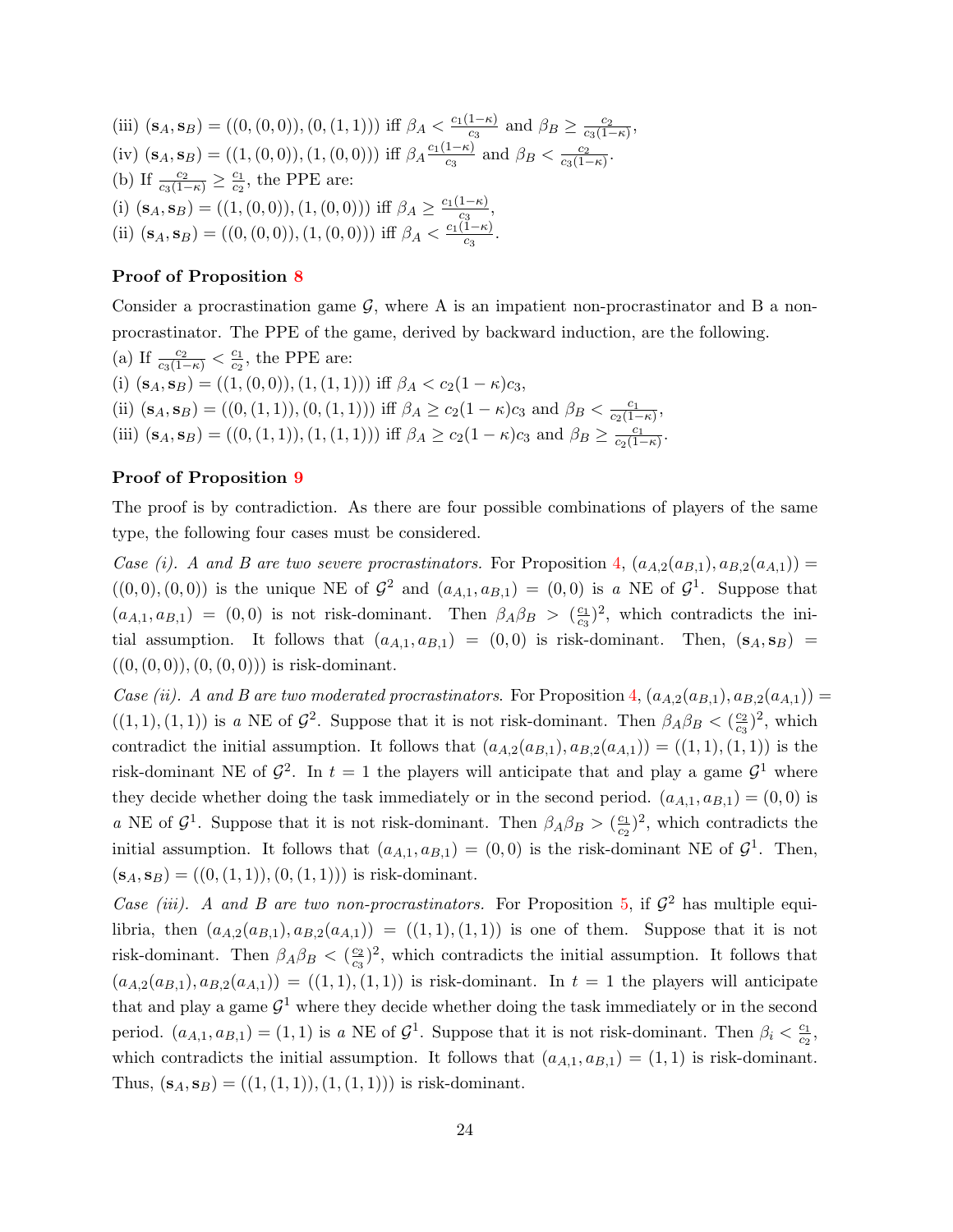Case (iv). A and B are two impatient non-procrastinators. For Proposition [5,](#page-13-3) if  $\mathcal{G}^2$  has multiple equilibria, then  $(a_{A,2}(a_{B,1}), a_{B,2}(a_{A,1})) = ((0,0), (0,0))$  is one of them. Suppose that it is not risk-dominant. Then  $\beta_A \beta_B > (\frac{c_2}{c_3})$  $\frac{c_2}{c_3}$ )<sup>2</sup>, which contradicts the initial assumption. It follows that  $(a_{A,2}(a_{B,1}), a_{B,2}(a_{A,1})) = ((0,0), (0,0))$  is risk-dominant. In  $t = 1$  the players will anticipate that and play a game  $\mathcal{G}^1$  where they decide whether doing the task immediately or in the third period. When  $\mathcal{G}^1$  has multiple equilibria,  $(a_{A,1}, a_{B,1}) = (1,1)$  is one of them. Suppose that it is not risk-dominant. Then,  $\beta_A \beta_B < (\frac{c_1}{c_2})$  $\frac{c_1}{c_3}$ )<sup>2</sup>, which contradict the initial assumption. It follows that  $(a_{A,1}, a_{B,1}) = (1, 1)$  is risk-dominant. Thus,  $(\mathbf{s}_A, \mathbf{s}_B) = ((1, (0, 0)), (1, (0, 0)))$  is risk-dominant.

### Proof of Proposition [10](#page-17-0)

The proof is by contradiction.

Part a. Suppose that the matching  $\mu$  is positively assortative but not stable. Then either at least one agent prefers being single to her current partner, or there will be a blocking pair  $\{i, j\}$ , where  $i \in \Omega_x$  and  $j \in \Omega_{-x}$ . Neither of these options are possible. Trivially, two agents of the same type will strictly prefer to be with each other than to be single for any  $\kappa > 0$ . Moreover, two extreme procrastinators will prefer to be with each other than to each be with a moderate procrastinato, because they will do the task in the last period in either case, but in the former case the cost of doing the task will be lower due to company. It follows that if  $\mu$  is positively assortative, then it is stable.

Part b. Suppose that the matching  $\mu$  is stable but not positively assortative. Then two extreme procrastinators will prefer to be with each other than with their current partners, which contradicts the assumption that  $\mu$  is stable. It follows that if  $\mu$  is stable, then it is positively assortative.

Note that it is true that two agents always exist because  $\Omega_A$  and  $\Omega_B$  are even.

## Proof of Proposition [11](#page-18-1)

The proof is by contradiction.

Part a. Suppose that the matching  $\mu$  is negatively assortative but not stable. Then either at least one agent prefers being single to her current partner, or there will be a blocking pair  ${i, j} \in \Omega_x$ . Neither of these options are possible. An extreme procrastinator and a moderate one will strictly prefer being with each other than being single, because when matched with each other each of them will do the task earlier and in company, thereby facing a cost  $c_1(1 - \kappa)$ , whereas when by themselves one faces the cost  $c_2$  and the other  $c_3$ . It is always true that  $c_1(1 - \kappa) < c_2 < c_3$ . Similarly, an extreme procrastinator and a moderate procrastinator will strictly prefer being with each other than being each with her own type, because each of them will face a cost  $c_1(1 - \kappa)$ , whereas when each is matched with her own type one faces the cost  $c_2(1 - \kappa)$  and the other  $c_3(1 - \kappa)$ . It is always true that  $c_1(1 - \kappa) < c_2(1 - \kappa) < c_3(1 - \kappa)$ . It follows that if  $\mu$  is negatively assortative, then it is stable.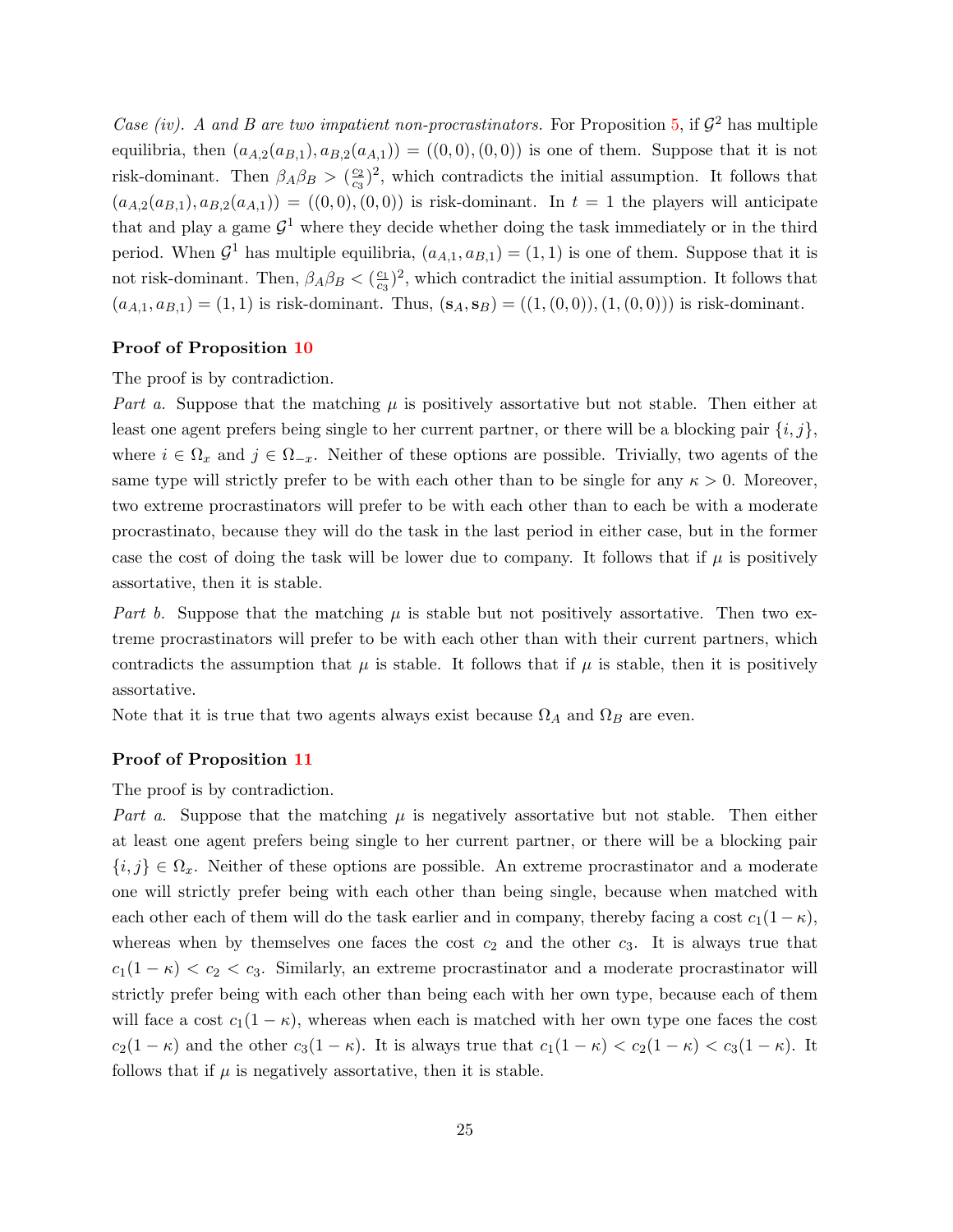Part b. Suppose that the matching  $\mu$  is stable but not negatively assortative. Then a moderate procrastinator and an extreme procrastinator will prefer to be with each other than with their current partners, which contradicts the assumption that  $\mu$  is stable. It follows that if  $\mu$  is stable, then it is negatively assortative.

#### Proof of Proposition [12](#page-20-0)

Consider a procrastination game  $\mathcal{G}$ , where A is a severe, sophisticated procrastinator and B a moderate, naïve procrastinator.

The PPNE of the game are the following.

(a) If  $\frac{c_2}{c_3(1-\kappa)} < \frac{c_1}{c_2}$  $\frac{c_1}{c_2}$ , the PPNE are: (i)  $(\mathbf{s}_A^s, \mathbf{s}_B^n) = ((0, (0, 0)), (0, (0, 1)))$  iff  $\beta_A < \frac{c_1(1-\kappa)}{c_3}$  $\frac{1-\kappa)}{c_3}$  and  $\beta_B < \frac{c_2}{c_3(1-\kappa)}$  $\frac{c_2}{c_3(1-\kappa)},$ (ii)  $(\mathbf{s}_A^s, \mathbf{s}_B^n) \in \{((0, (0, 0)), (0, (0, 1))); ((1, (0, 0)), (1, (0, 0)))\}$  iff  $\beta_A \geq \frac{c_1(1-\kappa)}{c_3}$  $\frac{1-\kappa)}{c_3}$  and  $\beta_B < \frac{c_2}{c_3(1-\kappa)}$  $\frac{c_2}{c_3(1-\kappa)},$ (iii)  $(\mathbf{s}_A^s, \mathbf{s}_B^n) = ((0, (0, 0)), (0, (1, 1)))$  iff  $\beta_A < \frac{c_1(1-\kappa)}{c_3}$  $\frac{1-\kappa}{c_3}$  and  $\beta_B \geq \frac{c_2}{c_3(1-\kappa)}$  $\frac{c_2}{c_3(1-\kappa)},$ (iv)  $(\mathbf{s}_A^s, \mathbf{s}_B^n) \in \{((0, (0, 0)), (0, (1, 1))); ((1, (0, 0)), (1, (1, 1)))\}$  iff  $\beta_A \geq \frac{c_1(1-\kappa)}{c_3}$  $\frac{1-\kappa}{c_3}$  and  $\beta_B \geq \frac{c_2}{c_3(1-\kappa)}$  $\frac{c_2}{c_3(1-\kappa)}$ . (a) If  $\frac{c_2}{c_3(1-\kappa)} \geq \frac{c_1}{c_2}$  $\frac{c_1}{c_2}$ , the PPNE are only: (i)  $(\mathbf{s}_A^s, \mathbf{s}_B^n) = ((0, (0, 0)), (0, (0, 1)))$  iff  $\beta_A < \frac{c_1(1-\kappa)}{c_3}$  $\frac{1-\kappa_j}{c_3},$ (ii)  $(\mathbf{s}_A^s, \mathbf{s}_B^n) \in \{((0, (0, 0)), (0, (0, 1)); ((1, (0, 0)), (1, (0, 0)))\}$  iff  $\beta_A \geq \frac{c_1(1-\kappa)}{c_3}$  $\frac{1-\kappa_j}{c_3}$ .

#### **REFERENCES**

<span id="page-27-3"></span>Akerlof, G. (1991), 'Procrastination and obedience', American Economic Review 81, 1–19.

- <span id="page-27-4"></span>Akin, Z. (2007), 'Time inconsistency and learning in bargaining games', International Journal of Game Theory 36, 275–299.
- <span id="page-27-7"></span>Babcock, L., Loewenstein, G., Issacharoff, S. & Camerer, C. (1995), 'Biased judgements of fairness in bargaining', American Economic Review 85(5), 1337–1343.
- <span id="page-27-0"></span>Banarjee, R., Cohen-Cole, E. & Zanella, G. (2007), 'Demonstration effects in preventive care', Risk and Policy Analysis Unit Working Paper QAU07-7, Federal Reserve Bank of Boston.
- <span id="page-27-2"></span>Battaglini, M., Benabou, R. & Tirole, J. (2005), 'Self-control in peer groups', *Journal of Economic Theory*  $123(2)$ ,  $105-134$ .
- <span id="page-27-1"></span>Brocas, I. & Carrillo, J. D. (2001), 'Rush and procrastination under hyperbolic discounting and interdependent activities', Journal of Risk and Uncertainty 22, 141–164.
- <span id="page-27-6"></span>Fudenberg, D. & Levine, D. K. (1993), 'Self-confirming equilibrium', *Econometrica* 61(3), 523– 545.
- <span id="page-27-5"></span>Gale, D. & Shapley, L. S. (1962), 'College admissions and the stability of marriage', The American Mathematical Monthly 69, 9–15.